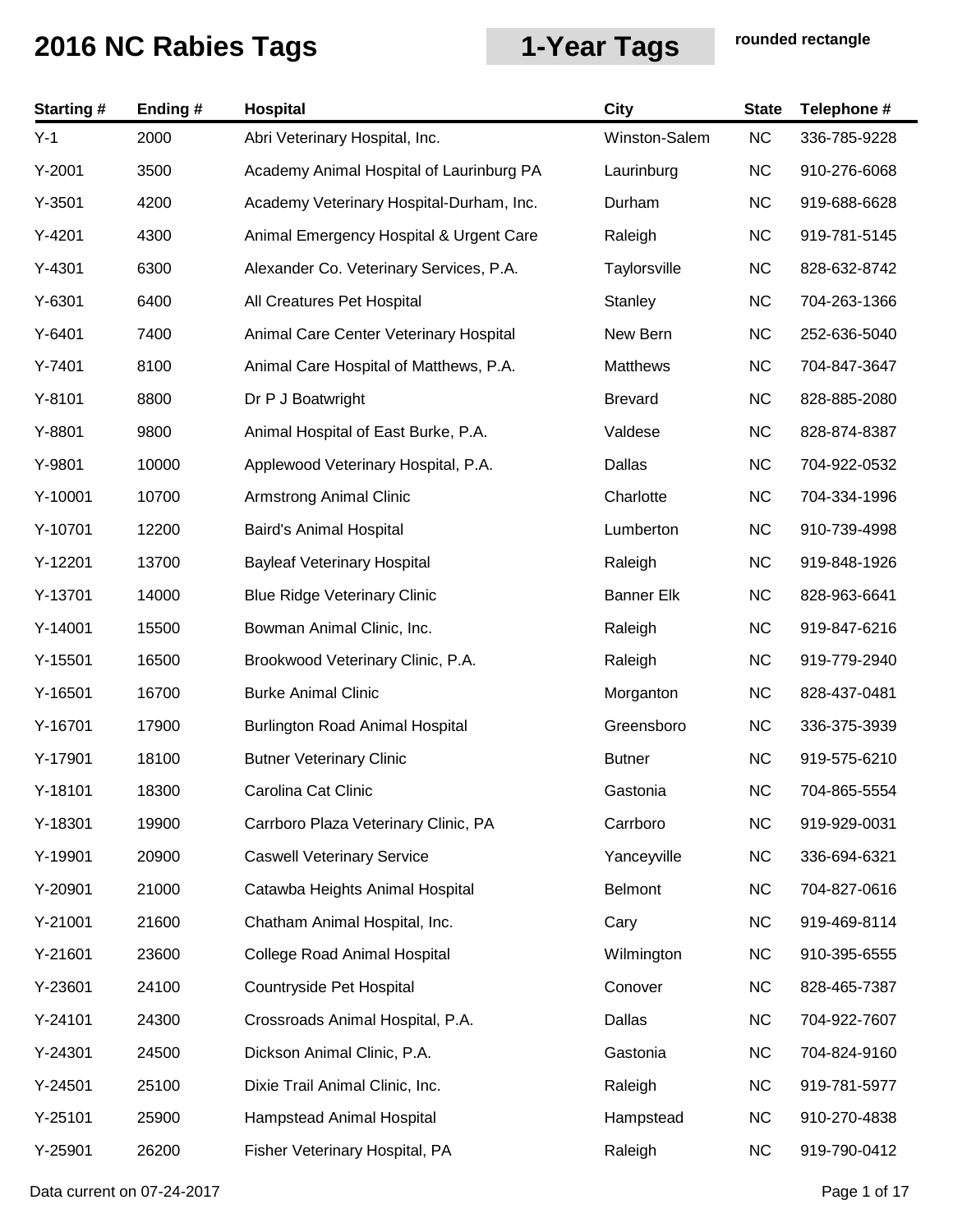| <b>Starting#</b> | Ending# | Hospital                                | <b>City</b>           | <b>State</b> | Telephone #  |
|------------------|---------|-----------------------------------------|-----------------------|--------------|--------------|
| Y-26201          | 26700   | Foster Animal Hospital, P.A.            | Concord               | <b>NC</b>    | 704-786-0104 |
| Y-26701          | 26900   | Four Paws Animal Clinic, Inc.           | <b>Chapel Hill</b>    | <b>NC</b>    | 919-942-1788 |
| Y-26901          | 28200   | <b>Fuquay Veterinary Hospital</b>       | Fuquay-Varina         | <b>NC</b>    | 919-552-7200 |
| Y-28201          | 28500   | Gaston Veterinary Hospital Assoc.       | Gastonia              | <b>NC</b>    | 704-864-5732 |
| Y-28501          | 29500   | Care First Animal Hospital at Glenwood  | Raleigh               | <b>NC</b>    | 919-783-7387 |
| Y-29501          | 30500   | Harmony Heights Animal Hospital         | Yadkinville           | <b>NC</b>    | 336-679-8818 |
| Y-30501          | 32000   | Havelock Animal Hospital, Inc.          | Havelock              | <b>NC</b>    | 252-447-7119 |
| Y-32001          | 32700   | Hemlock Bluffs Animal Hospital          | <b>Holly Springs</b>  | <b>NC</b>    | 919-362-1223 |
| Y-32701          | 33000   | <b>Hickory Grove Animal Hospital</b>    | Charlotte             | <b>NC</b>    | 704-563-5858 |
| Y-33001          | 33600   | Highlands-Cashiers Animal Clinic        | Highlands             | <b>NC</b>    | 828-526-5206 |
| Y-33601          | 34600   | Hillsborough Veterinary Clinic          | Hillsborough          | <b>NC</b>    | 919-732-9969 |
| Y-34601          | 34700   | <b>House Call Practice For Pets</b>     | Raleigh               | <b>NC</b>    | 919-874-7406 |
| Y-34701          | 35200   | Lake Wheeler Veterinary Hospital        | Raleigh               | <b>NC</b>    | 919-829-5511 |
| Y-35201          | 37200   | Lannon's Animal Hospital                | <b>Elizabeth City</b> | <b>NC</b>    | 252-335-7708 |
| Y-37201          | 37300   | Large Animal Medicine and Surgery, P.A. | Salisbury             | <b>NC</b>    | 704-637-0546 |
| Y-37301          | 37400   | Large Animal Veterinary Services        | Youngsville           | <b>NC</b>    | 919-554-1176 |
| Y-37401          | 40700   | Long Animal Hospital                    | Charlotte             | <b>NC</b>    | 704-523-2996 |
| Y-40701          | 43000   | <b>Matthews Animal Clinic</b>           | <b>Matthews</b>       | <b>NC</b>    | 704-847-9856 |
| Y-43001          | 44500   | Mills River Animal Clinic               | <b>Mills River</b>    | <b>NC</b>    | 828-891-9685 |
| $Y-44501$        | 45500   | Mint Hill Animal Hospital, P.A.         | Mint Hill             | <b>NC</b>    | 704-545-3422 |
| Y-45501          | 46400   | Mooresville Animal Hospital, P.A.       | Mooresville           | <b>NC</b>    | 704-664-4087 |
| $Y-46401$        | 47000   | Morehead Animal Hospital, P.A.          | Morehead City         | <b>NC</b>    | 252-726-0181 |
| Y-47001          | 49000   | Neuse Veterinary Clinic                 | New Bern              | <b>NC</b>    | 252-637-7128 |
| Y-49001          | 50000   | <b>Newton Veterinary Clinic</b>         | Newton                | <b>NC</b>    | 828-464-5020 |
| Y-50001          | 50400   | Nicks Veterinary Hospital, P.A.         | Charlotte             | <b>NC</b>    | 704-523-8015 |
| $Y-50401$        | 52400   | North Mecklenburg Animal Hospital       | Cornelius             | <b>NC</b>    | 704-892-0207 |
| Y-52401          | 53400   | North Wake Animal Hospital              | <b>Wake Forest</b>    | <b>NC</b>    | 919-556-1121 |
| Y-53401          | 53500   | Oak Grove Animal Hospital               | Durham                | <b>NC</b>    | 919-598-0001 |
| Y-53501          | 54200   | Onslow Animal Hospital, Inc.            | Jacksonville          | <b>NC</b>    | 910-347-1219 |
| Y-54201          | 56200   | Pasquotank Animal Hospital              | Elizabeth City        | <b>NC</b>    | 252-264-3371 |
| Y-56201          | 59200   | Pembroke Veterinary Hospital            | Pembroke              | <b>NC</b>    | 910-521-3431 |
| Y-59201          | 59700   | Pet-Vet House Call Practice, PA         | Raleigh               | <b>NC</b>    | 919-676-3130 |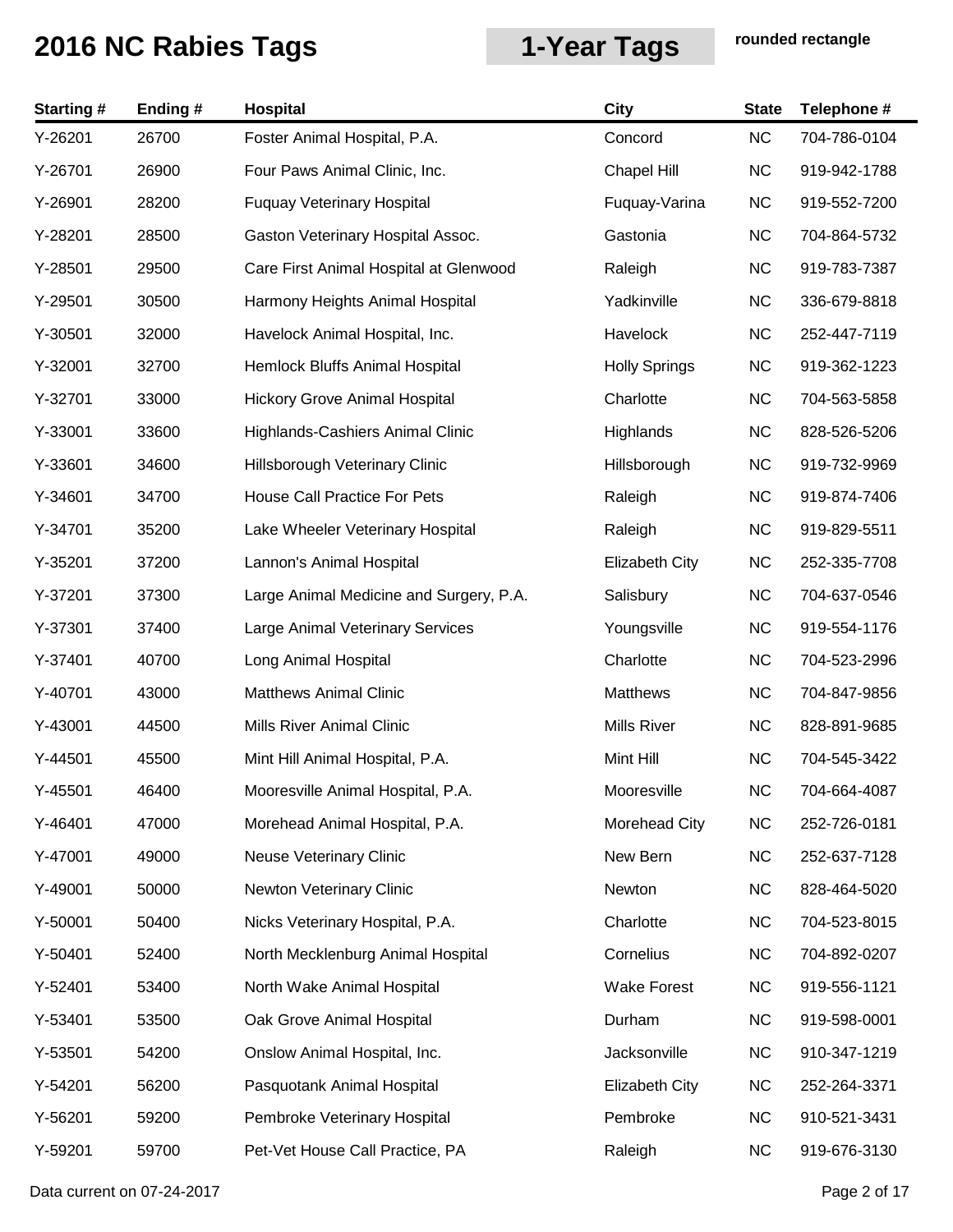| <b>Starting#</b> | Ending# | Hospital                                        | <b>City</b>        | <b>State</b> | Telephone #  |
|------------------|---------|-------------------------------------------------|--------------------|--------------|--------------|
| Y-59701          | 60700   | Port City Animal Hospital                       | Wilmington         | <b>NC</b>    | 910-452-4093 |
| Y-60701          | 61700   | North End Veterinary Clinic                     | Lumberton          | <b>NC</b>    | 910-738-9368 |
| Y-61701          | 61800   | Office of People & Pets Accupuncture            | Asheville          | <b>NC</b>    | 828-254-2773 |
| Y-61801          | 62200   | Chapel Hill Mobile Vet House Calls              | Chapel Hill        | <b>NC</b>    | 919-357-3440 |
| Y-62201          | 62400   | Yellowhorse Mobile Vet Service                  | Concord            | <b>NC</b>    | 704-305-3673 |
| Y-62401          | 62600   | Heart and Hand Vet Hospital                     | Charlotte          | <b>NC</b>    | 704-573-2744 |
| Y-62601          | 62900   | <b>Tram Road Animal Hospital</b>                | Clinton            | <b>NC</b>    | 910-592-3102 |
| Y-62901          | 64400   | Warren County Animal Ark (Shelter)              | Warrenton          | <b>NC</b>    | 252-257-6137 |
| Y-64401          | 64600   | Cornelius Police Dept / Animal Control          | Cornelius          | <b>NC</b>    | 704-892-1363 |
| Y-64601          | 65200   | Banfield Pet Hospital #1436 Monroe              | Vancouver          | WA           | 704-238-8228 |
| Y-65201          | 65500   | Mobile Laser Veterinary Services                | Raleigh            | <b>NC</b>    | 919-789-1109 |
| Y-65501          | 66500   | Banfield Pet Hospital #1510 Charlotte-Perimeter | Vancouver          | WA           | 704-599-2957 |
| Y-66501          | 66600   | <b>Macon County Humane Society</b>              | Franklin           | <b>NC</b>    | 828-524-4588 |
| Y-66601          | 66700   | Lake Norman Equine Clinic/Twin Oaks Equine Cli  | Mt. Ulla           | <b>NC</b>    | 704-278-3939 |
| Y-66701          | 69200   | SPCA of the Triad                               | Greensboro         | <b>NC</b>    | 336-375-3222 |
| Y-69201          | 70700   | Bahama Road Veterinary Hospital                 | Bahama             | <b>NC</b>    | 919-471-4103 |
| Y-70701          | 71500   | Raleigh Cat Clinic                              | Raleigh            | <b>NC</b>    | 919-518-8013 |
| Y-71501          | 71600   | Carolina Equine & Food Animal Mobile Vet Servic | <b>Siler City</b>  | <b>NC</b>    | 919-742-5500 |
| Y-71601          | 71900   | Rocky Creek Veterinary Service, P.A.            | Olin               | <b>NC</b>    | 704-546-2210 |
| Y-71901          | 74900   | Shelton's Veterinary Clinic                     | Williamston        | <b>NC</b>    | 252-792-2808 |
| Y-74901          | 75900   | Six Forks Animal Hospital                       | Raleigh            | <b>NC</b>    | 919-847-5854 |
| Y-75901          | 77900   | Southeastern Veterinary Hospital, P.A.          | Lumberton          | <b>NC</b>    | 910-739-9411 |
| Y-77901          | 78000   | Statesville Bovine & Equine Clinic              | Statesville        | <b>NC</b>    | 704-873-1743 |
| Y-78001          | 79500   | Steele Creek Animal Hospital, Inc.              | Charlotte          | <b>NC</b>    | 704-588-4400 |
| Y-79501          | 80200   | <b>Tar River Animal Hospital</b>                | Washington         | <b>NC</b>    | 252-946-2417 |
| Y-80201          | 81700   | <b>Tar River Veterinary Hospital</b>            | Franklinton        | <b>NC</b>    | 919-494-5500 |
| Y-81701          | 82100   | The Carolinas Animal Hospital & Dental          | Charlotte          | <b>NC</b>    | 704-588-9788 |
| Y-82101          | 83600   | Thomasville Veterinary Hospital, P.A.           | Thomasville        | <b>NC</b>    | 336-475-9119 |
| Y-83601          | 84600   | <b>Topsail Animal Hospital</b>                  | Hampstead          | <b>NC</b>    | 910-270-4401 |
| Y-84601          | 84700   | Triangle Veterinary Referral Hospital           | Durham             | <b>NC</b>    | 919-489-0615 |
| Y-84701          | 85000   | Veterinary House Calls of Hickory               | Hickory            | <b>NC</b>    | 828-345-1998 |
| Y-85001          | 86200   | Wake Forest Animal Hospital                     | <b>Wake Forest</b> | <b>NC</b>    | 919-556-1000 |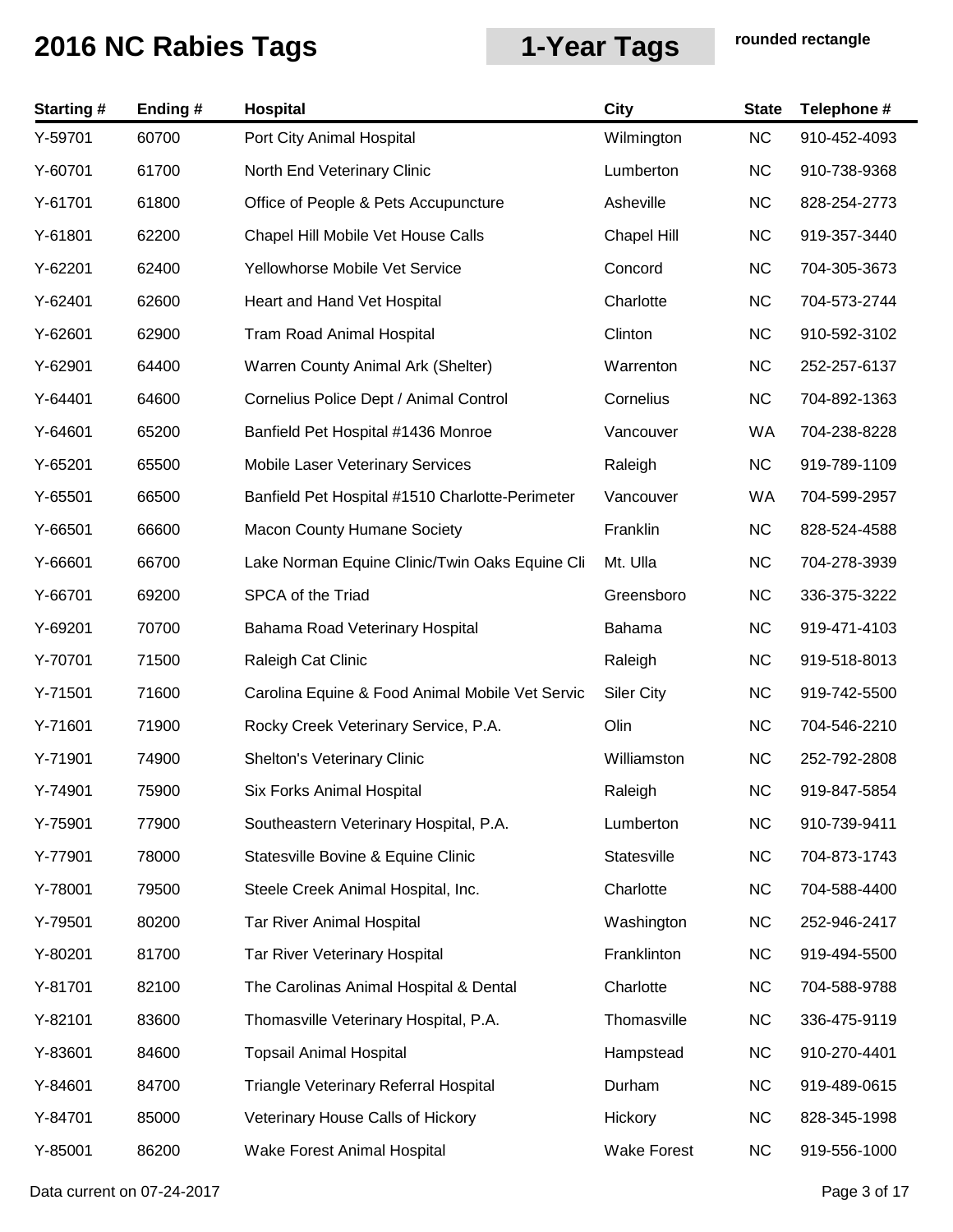| <b>Starting#</b> | Ending# | <b>Hospital</b>                           | <b>City</b>    | <b>State</b> | Telephone #  |
|------------------|---------|-------------------------------------------|----------------|--------------|--------------|
| Y-86201          | 87200   | Watauga Veterinary Hospital               | <b>Boone</b>   | <b>NC</b>    | 828-297-3300 |
| Y-87201          | 87800   | West Hills Veterinary Centre, Inc.        | Henderson      | <b>NC</b>    | 252-438-7163 |
| Y-87801          | 87900   | Whispering Waters Animal Care/Mobile Svc  | Boone          | <b>NC</b>    | 828-264-8077 |
| Y-87901          | 88000   | Wilkinson Animal Hospital, P.A.           | Gastonia       | <b>NC</b>    | 704-824-9876 |
| Y-88001          | 88100   | Veterinary Spec Hospital of the Carolinas | Cary           | <b>NC</b>    | 919-233-4911 |
| Y-88101          | 90600   | Leonard-Sykes Hospital For Pets           | Wilmington     | <b>NC</b>    | 910-791-8426 |
| Y-90601          | 90900   | Avian & Exotic Animal Care                | Raleigh        | <b>NC</b>    | 919-844-9166 |
| Y-90901          | 92200   | Atrium Animal Hospital                    | Charlotte      | <b>NC</b>    | 704-542-2000 |
| Y-92201          | 92800   | Hight Veterinary Hospital, P.A.           | Charlotte      | <b>NC</b>    | 704-595-9377 |
| Y-92801          | 93500   | <b>Creature Comforts Animal Hospital</b>  | Cary           | <b>NC</b>    | 919-387-3435 |
| Y-93501          | 94400   | Durant Road Animal Hospital & Kennel      | Raleigh        | <b>NC</b>    | 919-847-5533 |
| Y-94401          | 94400   | 3H Mobile Vet Services                    | New Hill       | <b>NC</b>    | 919-380-1687 |
| Y-94401          | 94500   | Bar None Mobile Veterinary Services       | Clayton        | <b>NC</b>    | 919-772-9400 |
| Y-94501          | 94700   | Flat River Veterinary Hospital            | Rougemont      | <b>NC</b>    | 919-477-4210 |
| Y-94701          | 95500   | Little Mountain Veterinary Clinic         | Denver         | <b>NC</b>    | 704-489-2444 |
| Y-95501          | 95800   | Animal Kingdom Veterinary Hospital        | Cary           | <b>NC</b>    | 919-460-9111 |
| Y-95801          | 96000   | St. Francis Animal Hospital               | Durham         | <b>NC</b>    | 919-286-2727 |
| Y-96001          | 96500   | Spring Forest Animal Hospital, Inc.       | Raleigh        | <b>NC</b>    | 919-878-7387 |
| Y-96501          | 98300   | Banfield Pet Hospital #2322 Matthews      | Vancouver      | WA           | 704-847-7001 |
| Y-98301          | 100300  | Banfield Pet Hospital #407 Pineville      | Vancouver      | WA           | 704-554-5401 |
| Y-100301         | 101300  | Banfield Pet Hospital #411 Winston-Salem  | Vancouver      | WA.          | 336-765-8339 |
| Y-101301         | 101600  | James Landing Veterinary Hospital         | Jamestown      | <b>NC</b>    | 336-852-9800 |
| Y-101601         | 102100  | West Cary Animal Hospital                 | Cary           | <b>NC</b>    | 919-303-1611 |
| Y-102101         | 103700  | Lake Country Animal Hospital              | Roanoke Rapids | <b>NC</b>    | 252-308-1882 |
| Y-103701         | 104700  | Goose Creek Animal Hospital               | Sunbury        | <b>NC</b>    | 252-465-4831 |
| Y-104701         | 105700  | Porters Neck Veterinary Hospital          | Wilmington     | <b>NC</b>    | 910-686-6297 |
| Y-105701         | 105800  | Eastern Equine Veterinary Clinic          | Farmville      | <b>NC</b>    | 252-753-3162 |
| Y-105801         | 108300  | Banfield Pet Hospital #598 N Durham       | Vancouver      | WA           | 919-620-8142 |
| Y-108301         | 108400  | Holmes Mobile Veterinary Service          | Valle Crucis   | <b>NC</b>    | 828-266-3959 |
| Y-108401         | 109000  | Animal Hospital of Peak Plaza             | Apex           | <b>NC</b>    | 919-362-0515 |
| Y-109001         | 109100  | Mobile Large Animal Veterinary Service    | Troutman       | <b>NC</b>    | 704-528-1717 |
| Y-109101         | 109700  | 70 West Veterinary Hospital               | Havelock       | <b>NC</b>    | 252-447-9525 |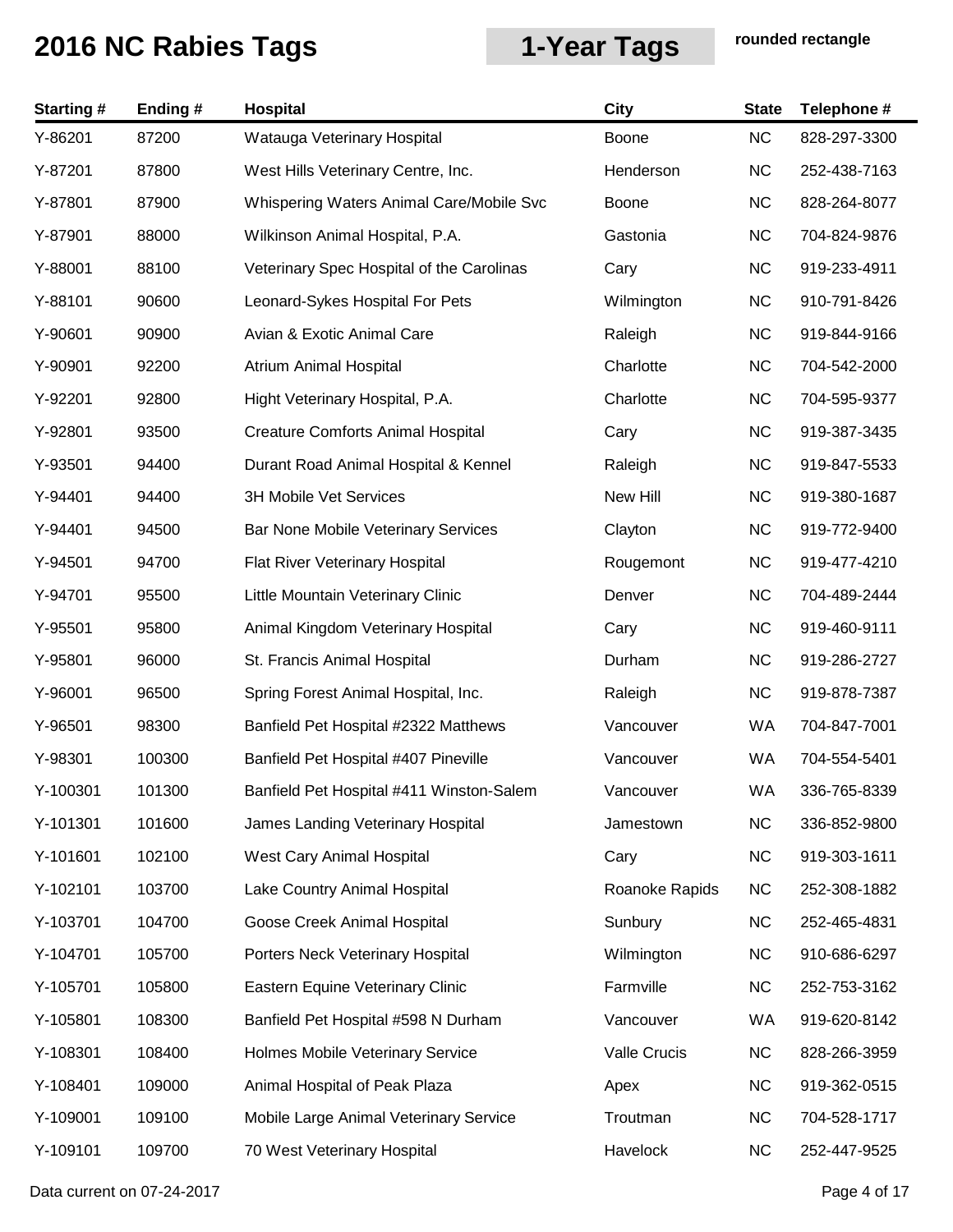| <b>Starting#</b> | Ending# | <b>Hospital</b>                            | <b>City</b>   | <b>State</b> | Telephone #  |
|------------------|---------|--------------------------------------------|---------------|--------------|--------------|
| Y-109701         | 111200  | Banfield Pet Hospital #2347 Charlotte-IKEA | Vancouver     | <b>WA</b>    | 704-596-6224 |
| Y-111201         | 111700  | Vet Mobile, PLLC                           | Cary          | <b>NC</b>    | 919-467-6297 |
| Y-111701         | 111800  | Mobile Vet Care of S Charlotte             | Charlotte     | <b>NC</b>    | 704-458-4928 |
| Y-111801         | 112500  | Forest Hills Veterinary Hospital           | Wilmington    | <b>NC</b>    | 910-362-9955 |
| Y-112501         | 112600  | Triangle Equine Mobile Vet. Services       | Cary          | <b>NC</b>    | 919-460-6300 |
| Y-112601         | 113100  | <b>Academy East Veterinary Hospital</b>    | Fuquay-Varina | <b>NC</b>    | 919-552-1040 |
| Y-113101         | 113900  | <b>Plantation Animal Hospital</b>          | Clayton       | <b>NC</b>    | 919-359-9977 |
| Y-113901         | 114100  | Dr Kate's Mobile Veterinary Practice       | Raleigh       | <b>NC</b>    | 919-832-2000 |
| Y-114101         | 114200  | Carolina Vetererinary Specialist Referral  | Greensboro    | <b>NC</b>    | 336-632-0605 |
| Y-114201         | 114800  | All Pets Animal Hospital of Sneads Ferry   | Jacksonville  | <b>NC</b>    | 910-327-1100 |
| Y-114801         | 115000  | <b>Quality Care Animal Hospital</b>        | Four Oaks     | <b>NC</b>    | 919-963-3044 |
| Y-115001         | 115300  | Caring Hearts Animal Hospital              | Matthews      | <b>NC</b>    | 704-893-2799 |
| Y-115301         | 115500  | <b>Greystone Animal Hospital</b>           | Raleigh       | <b>NC</b>    | 919-676-1711 |
| Y-115501         | 117500  | Banfield Pet Hospital #1249 Wake Forest    | Vancouver     | <b>WA</b>    | 919-562-3852 |
| Y-117501         | 120500  | Banfield Pet Hospital #416 Jacksonville    | Vancouver     | WA           | 910-938-1627 |
| Y-120501         | 120600  | Animal Medical Clinic of South Boston      | Danville      | VA           | 434-575-0034 |
| Y-120601         | 120700  | Mount Hermon Animal Clinic                 | Danville      | VA           | 434-886-2499 |
| Y-120701         | 120800  | <b>Nature Veterinary Center</b>            | South Hill    | VA           | 434-447-3553 |
| Y-120801         | 121200  | <b>Macon County Animal Control</b>         | Franklin      | <b>NC</b>    | 828-349-2490 |
| Y-121201         | 128200  | Asheville Humane Society                   | Asheville     | <b>NC</b>    | 828-761-2001 |
| Y-128201         | 129100  | Northampton County Health Dept             | Jackson       | <b>NC</b>    | 252-534-5841 |
| Y-129101         | 139100  | Nash County Animal Control                 | Nashville     | <b>NC</b>    | 252-459-9855 |
| Y-139101         | 143100  | <b>Iredell County Animal Services</b>      | Statesville   | <b>NC</b>    | 704-878-5424 |
| Y-143101         | 144900  | Durham Sheriff's Office Animal Services    | Durham        | <b>NC</b>    | 919-560-0630 |
| Y-144901         | 147500  | Davidson County Health Department          | Lexington     | <b>NC</b>    | 336-242-2310 |
| Y-147501         | 150500  | Animal Center of Moore County              | Carthage      | <b>NC</b>    | 910-947-2858 |
| Y-150501         | 159500  | Wake County Animal Care & Control          | Raleigh       | <b>NC</b>    | 919-212-7387 |
| Y-159501         | 159600  | <b>UNC-Chapel Hill</b>                     | Chapel Hill   | <b>NC</b>    | 919-966-2906 |
| Y-159601         | 160600  | Banfield Pet Hospital #600 S Durham        | Vancouver     | WA           | 919-402-8801 |
| Y-160601         | 160700  | Cabarrus Pets Society, Inc.                | Concord       | <b>NC</b>    | 704-933-2618 |
| Y-160701         | 162700  | <b>Cumberland County Health Dept.</b>      | Fayetteville  | <b>NC</b>    | 910-433-3622 |
| Y-162701         | 165200  | Durham County Animal Shelter               | Durham        | <b>NC</b>    | 919-560-0640 |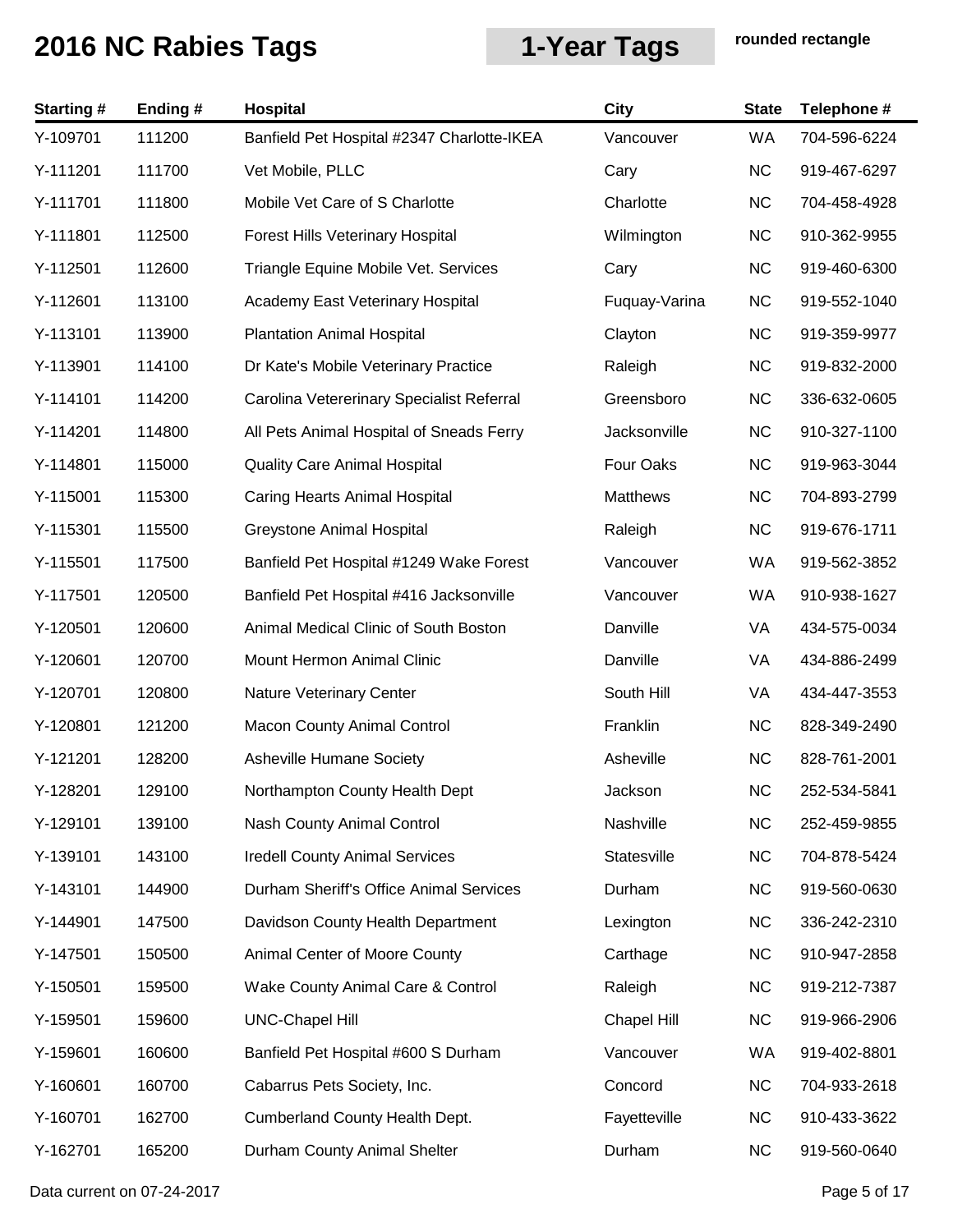| <b>Starting#</b> | Ending# | <b>Hospital</b>                             | <b>City</b>          | <b>State</b> | Telephone #  |
|------------------|---------|---------------------------------------------|----------------------|--------------|--------------|
| Y-165201         | 168200  | Forsyth County Animal Shelter               | <b>Winston Salem</b> | <b>NC</b>    | 336-703-2482 |
| Y-168201         | 169200  | Halifax County Health Dept ATTN: J. Dillard | Halifax              | <b>NC</b>    | 252-583-6651 |
| Y-169201         | 169300  | <b>Wilkes County Animal Control</b>         | Wilkesboro           | <b>NC</b>    | 336-903-7688 |
| Y-169301         | 171800  | <b>Granville Co Animal Control</b>          | Oxford               | <b>NC</b>    | 919-693-6749 |
| Y-171801         | 172600  | <b>Warrenton Animal Clinic</b>              | Warrenton            | <b>NC</b>    | 252-257-0737 |
| Y-172601         | 177600  | Pender Co Animal Shelter                    | <b>Burgaw</b>        | <b>NC</b>    | 910-259-1484 |
| Y-177601         | 177800  | Close Calls, PLLC                           | Raleigh              | <b>NC</b>    | 919-749-3590 |
| Y-177801         | 177900  | Healthy Pets Mobile Vet                     | Garner               | <b>NC</b>    | 919-329-7387 |
| Y-177901         | 178900  | Banfield Pet Hospital #602 Apex             | Vancouver            | <b>WA</b>    | 919-387-0954 |
| Y-178901         | 180900  | Union County Animal Services Bureau         | Monroe               | <b>NC</b>    | 704-283-3548 |
| Y-180901         | 181000  | The Oaks Veterinary Clinic                  | Smithfield           | VA           | 757-357-2324 |
| Y-181001         | 181100  | Polk County Animal Control                  | Columbus             | <b>NC</b>    | 828-894-3001 |
| Y-181101         | 182300  | Banfield Pet Hospital #1095 Mooresville     | Vancouver            | <b>WA</b>    | 704-799-3812 |
| Y-182301         | 183300  | Randolph County Animal Control              | Asheboro             | <b>NC</b>    | 336-683-8235 |
| Y-183301         | 183800  | Second Chance Pet Adoptions                 | Cary                 | <b>NC</b>    | 919-851-8404 |
| Y-183801         | 185100  | Banfield Pet Hospital #412 Greensboro       | Vancouver            | WA           | 336-852-6121 |
| Y-185101         | 186600  | Banfield Pet Hospital #413 East Greensboro  | Vancouver            | WA           | 336-545-8333 |
| Y-186601         | 188100  | Banfield Pet Hospital #414 Winston Salem    | Vancouver            | WA           | 336-377-3026 |
| Y-188101         | 190300  | <b>Bunn Animal Hospital</b>                 | <b>Bunn</b>          | <b>NC</b>    | 919-496-7401 |
| Y-190301         | 190800  | Riverbend Swine Consulting, PC              | Goldsboro            | <b>NC</b>    | 919-731-3002 |
| Y-190801         | 192800  | Banfield Pet Hospital #415 Fayetteville     | Fayetteville         | <b>NC</b>    | 910-864-1337 |
| Y-192801         | 193100  | Creekside Mobile Veterinary Service         | Wendell              | <b>NC</b>    | 770-826-3200 |
| Y-193101         | 194100  | Banfield Pet Hospital #1207 Arden           | Vancouver            | <b>WA</b>    | 828-681-0519 |
| Y-194101         | 195300  | Cat Care Veterinary Clinic                  | Morrisville          | <b>NC</b>    | 919-380-2737 |
| Y-195301         | 196300  | Banfield Pet Hospital #1392 Aberdeen        | Vancouver            | WA           | 910-692-4931 |
| Y-196301         | 197300  | Four Paws Veterinary Hospital               | Southport            | <b>NC</b>    | 910-457-7387 |
| Y-197301         | 197500  | Homeward Bound Mobile Vet Service           | Raleigh              | <b>NC</b>    | 919-847-2500 |
| Y-197501         | 199000  | Bear Creek Mobile Vet Service               | Albermarle           | <b>NC</b>    | 704-986-0000 |
| Y-199001         | 199500  | Carolina Animal Hospital of Creedmoor       | Creedmoor            | <b>NC</b>    | 919-528-0606 |
| Y-199501         | 199800  | Animal Protection Society of Caswell County | Yanceyville          | <b>NC</b>    | 336-694-4921 |
| Y-199801         | 200200  | Cary Animal Control                         | Cary                 | <b>NC</b>    | 919-319-4517 |
| Y-200201         | 200300  | <b>Hertford County Animal Shelter</b>       | Winton               | <b>NC</b>    | 252-642-3583 |

Data current on 07-24-2017 **Page 6 of 17**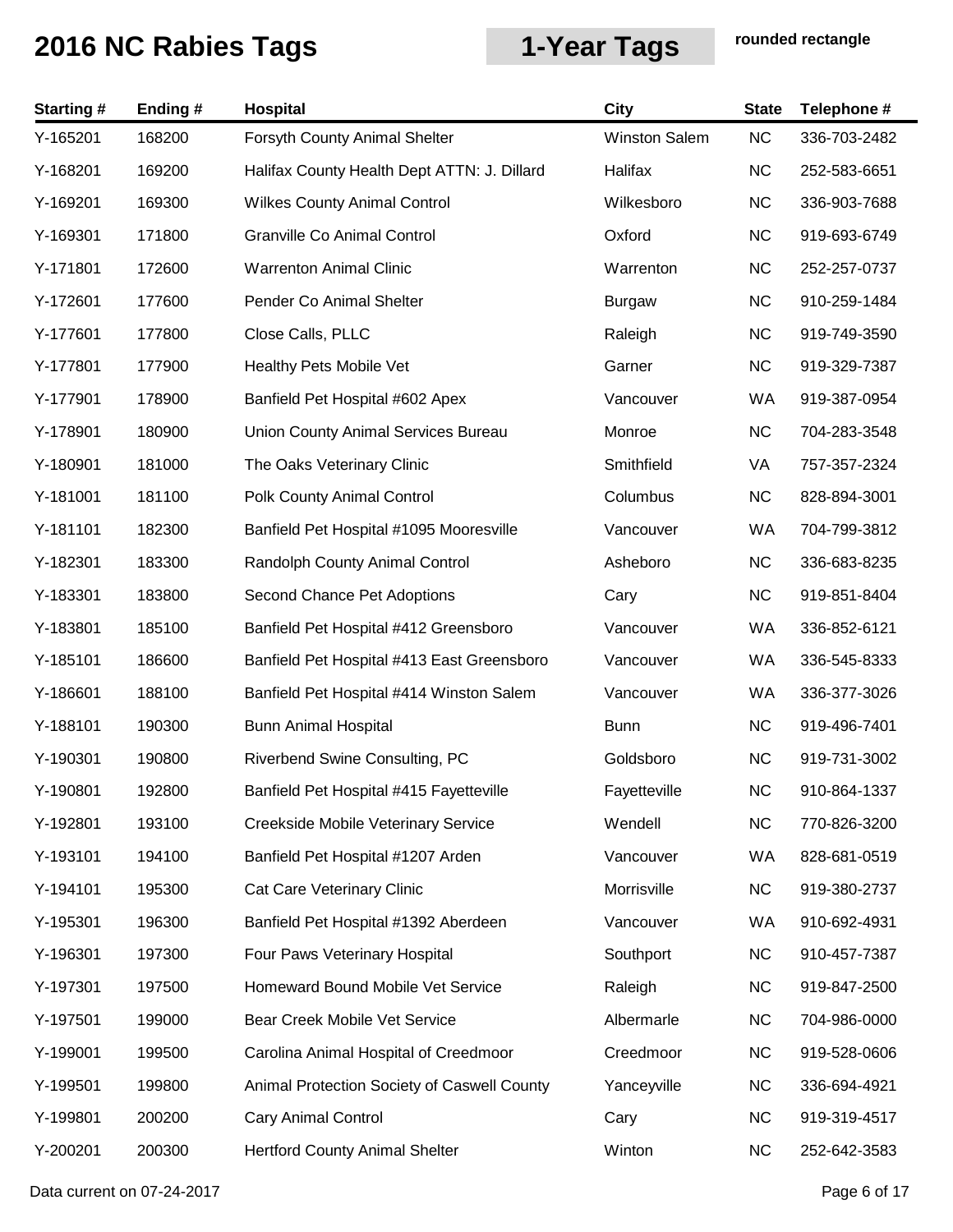| <b>Starting#</b> | Ending # | Hospital                                        | <b>City</b>           | <b>State</b> | Telephone #  |
|------------------|----------|-------------------------------------------------|-----------------------|--------------|--------------|
| Y-200201         | 200700   | Robeson County Animal Shelter                   | St. Paul              | <b>NC</b>    | 910-865-2200 |
| Y-200301         | 200400   | <b>Tyrrell County Animal Control</b>            | Columbia              | <b>NC</b>    | 252-766-0033 |
| Y-200401         | 200600   | <b>Cabarrus County Animal Shelter</b>           | Concord               | <b>NC</b>    | 800-427-7973 |
| Y-200601         | 200700   | Whiskers and Paws Veterinary Wellness Clinic    | Concord               | <b>NC</b>    | 704-213-1403 |
| Y-200701         | 201000   | Banfield Pet Hospital #1509 Charlotte           | Vancouver             | WA           | 704-583-9440 |
| Y-201001         | 202400   | <b>Surry County Animal Control</b>              | Dodson                | <b>NC</b>    | 336-401-8481 |
| Y-202401         | 202600   | Dr Ivey Smith Mobile Vet                        | Snow Hill             | <b>NC</b>    | 252-714-9581 |
| Y-202601         | 203900   | <b>Lincoln County Animal Services</b>           | Lincolnton            | <b>NC</b>    | 704-736-4125 |
| Y-203901         | 204000   | Piedmont Equine Mobile Veterinary Service       | Marshville            | <b>NC</b>    | 704-989-3933 |
| Y-204001         | 204200   | <b>Burke County Sheriff Dept Animal Control</b> | Morganton             | <b>NC</b>    | 828-438-5500 |
| Y-204201         | 205700   | Banfield Pet Hospital #1929 Knightdale          | Vancouver             | WA           | 919-266-1747 |
| Y-204201         | 204200   | Heartway Holistic Vet                           | Floyd                 | VA           | 540-818-7004 |
| Y-205701         | 206300   | Harmony Animal Hospital                         | Apex                  | <b>NC</b>    | 919-303-3456 |
| Y-206301         | 206400   | Paws At Your Doorstep Mobile Vet Service        | Cary                  | <b>NC</b>    | 919-247-2670 |
| Y-206401         | 206600   | Stanly County HD Animal Control                 | Albermarle            | <b>NC</b>    | 704-982-8354 |
| Y-206601         | 207900   | <b>Brunswick County Animal Services</b>         | Supply                | <b>NC</b>    | 910-754-8204 |
| Y-207901         | 208000   | Pampered Pets Mobile Veterinary Services        | Wadesboro             | <b>NC</b>    | 704-465-2307 |
| Y-208001         | 208500   | Banfield Pet Hospital #2124 Sharon Amity        | Vancouver             | WA           | 704-364-4171 |
| Y-208501         | 208800   | Banfield Pet Hospital #610 Greenville           | Vancouver             | WA           | 252-756-3145 |
| Y-208801         | 209400   | Carolina Forest Animal Clinic                   | Jacksonville          | <b>NC</b>    | 910-347-1219 |
| Y-209401         | 209500   | Carolina Veterinary Specialists                 | Matthews              | <b>NC</b>    | 704-815-3939 |
| Y-209501         | 209700   | Carolinas Veterinary Care Clinic                | Huntersville          | <b>NC</b>    | 704-439-0600 |
| Y-209701         | 210200   | Small Paws Veterinary Clinic                    | <b>Elizabeth City</b> | <b>NC</b>    | 252-384-0109 |
| Y-210201         | 211500   | SPCA of Northeastern NC                         | <b>Elizabeth City</b> | <b>NC</b>    | 252-338-5222 |
| Y-211501         | 211600   | Anderson Creek Mobile Veterinary Services       | Spring Lake           | <b>NC</b>    | 910-603-5037 |
| Y-211601         | 213100   | Spay Neuter Clinic of the Carolinas             | Charlotte             | <b>NC</b>    | 704-542-9997 |
| Y-213101         | 215100   | Banfield Pet Hospital #2229 Morrisville         | Vancouver             | WA           | 919-467-1562 |
| Y-215101         | 215400   | Middle Creek Veterinary Hospital                | Raleigh               | <b>NC</b>    | 919-773-1043 |
| Y-215401         | 215500   | Brown Creek Equine Hospital                     | Polkton               | <b>NC</b>    | 704-272-7447 |
| Y-215501         | 218500   | <b>Cumberland County Animal Control</b>         | Fayetteville          | <b>NC</b>    | 910-321-6857 |
| Y-218501         | 219000   | Shiloh Animal Hospital                          | Morrisville           | <b>NC</b>    | 919-825-1000 |
| Y-219001         | 219200   | Local Mobile Veterinary Practice                | Durham                | <b>NC</b>    | 919-219-4919 |
|                  |          |                                                 |                       |              |              |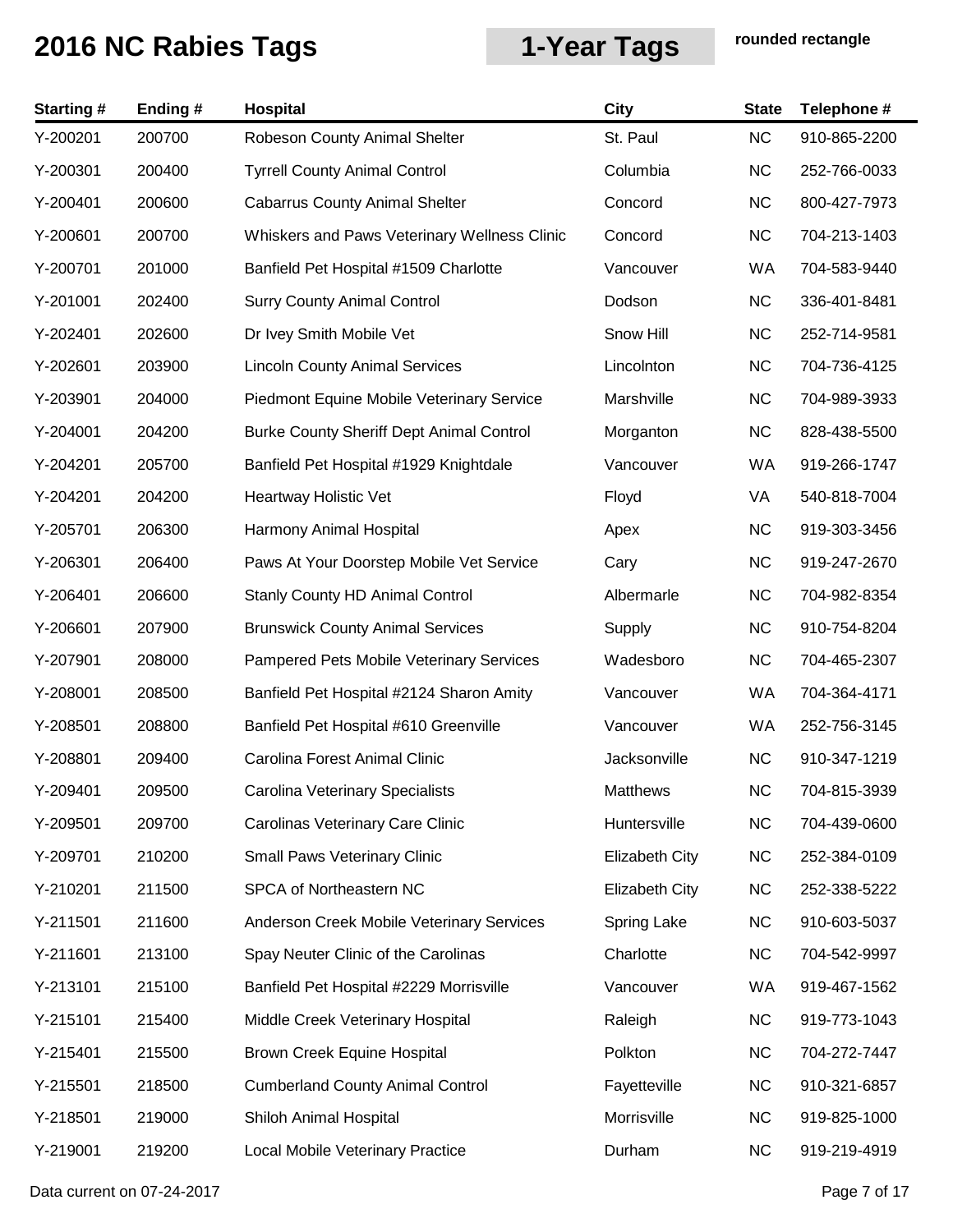| <b>Starting#</b> | Ending# | <b>Hospital</b>                               | <b>City</b>           | <b>State</b> | Telephone #  |
|------------------|---------|-----------------------------------------------|-----------------------|--------------|--------------|
| Y-219201         | 220200  | <b>Craven Pamlico Animal Services</b>         | New Bern              | <b>NC</b>    | 252-637-4606 |
| Y-220201         | 221200  | Banfield Pet Hospital #2110 Wesley Chapel     | Vancouver             | WA           | 704-821-1415 |
| Y-221201         | 221800  | <b>Highlands Pet Hospital</b>                 | Concord               | <b>NC</b>    | 704-464-4463 |
| Y-221801         | 222100  | Ark Mobile Vet Housecalls                     | Graham                | <b>NC</b>    | 919-932-0700 |
| Y-222101         | 223100  | <b>Carteret County Humane Society</b>         | Newport               | <b>NC</b>    | 252-247-7744 |
| Y-223101         | 227100  | Carolina Value Vet Mobile Vaccine Clinic      | Concord               | <b>NC</b>    | 704-288-8620 |
| Y-227101         | 227300  | Frenzel's Mobile Vet Clinic                   | Mebane                | <b>NC</b>    | 336-694-6688 |
| Y-227301         | 227400  | Chatham Mobile Veterinary Service             | <b>Bear Creek</b>     | <b>NC</b>    | 919-239-9362 |
| Y-227401         | 232400  | Charlotte-Mecklenburg Animal Care & Control   | Charlotte             | <b>NC</b>    | 704-336-6695 |
| Y-232401         | 232800  | <b>VCA Broadstreet Animal Hospital</b>        | Fuquay Varina         | <b>NC</b>    | 919-557-3206 |
| Y-232801         | 233400  | <b>Yadkin County Animal Control</b>           | Yadkinville           | <b>NC</b>    | 336-677-2500 |
| Y-233401         | 233800  | Sampson County Animal Shelter                 | Clinton               | <b>NC</b>    | 910-592-8493 |
| Y-233801         | 234500  | Animal Hospital of New Bern PLLC              | New Bern              | <b>NC</b>    | 252-649-1520 |
| Y-234501         | 234900  | <b>Beaufort County Animal Control</b>         | Washington            | <b>NC</b>    | 252-946-4517 |
| Y-234901         | 237900  | Fix A Friend Spay Neuter Clinic               | Winnebo               | <b>NC</b>    | 910-253-8161 |
| Y-237901         | 238500  | <b>Richmond County Animal Shelter</b>         | Rockingham            | <b>NC</b>    | 910-997-8211 |
| Y-238501         | 238800  | Banfield Pet Hospital #5029 Cary Stonebridge  | Vancouver             | <b>WA</b>    | 919-387-5976 |
| Y-238801         | 241300  | Vets for Pets                                 | Dunn                  | <b>NC</b>    | 910-892-3540 |
| Y-241301         | 241700  | <b>Broadway Veterinary Hospital</b>           | Durham                | <b>NC</b>    | 919-973-0292 |
| Y-241701         | 241800  | Dr. Elizabeth Herring                         | Harrells              | <b>NC</b>    | 910-990-1631 |
| Y-241801         | 242600  | <b>TriCounty Animal Shelter</b>               | Tyner                 | <b>NC</b>    | 252-221-8514 |
| Y-242601         | 242700  | Right at Home Mobile Veterinary Services PLLC | <b>Kitty Hawk</b>     | <b>NC</b>    | 252-202-8460 |
| Y-242601         | 242700  | <b>HorseCare Veterinary Service</b>           | Zebulon               | <b>NC</b>    | 919-601-4122 |
| Y-242701         | 243700  | Banfield Pet Hospital #5042 Creedmoor         | Vancouver             | WA           | 919-847-3548 |
| Y-243701         | 243700  | Dr. Lewis Dodds                               | <b>High Point</b>     | <b>NC</b>    | 336-880-8893 |
| Y-243701         | 243800  | North Hills Animal Hospital & Resort          | Raleigh               | <b>NC</b>    | 919-307-4800 |
| Y-243801         | 244300  | Banfield Pet Hospital #5054 Falls of Neuse    | Vancouver             | WA           | 919-872-5406 |
| Y-244301         | 244400  | Right at Home Mobile Veterinary Services PLLC | <b>Kitty Hawk</b>     | <b>NC</b>    | 252-202-8460 |
| Y-244401         | 244500  | Miller Motte College                          | Raleigh               | <b>NC</b>    | 919-855-2504 |
| Y-244501         | 244600  | <b>Blue Water Veterinary Services PLLC</b>    | Kill Devil Hills      | <b>NC</b>    | 252-455-1595 |
| Y-244601         | 245600  | <b>Franklin County Animal Control</b>         | Louisburg             | <b>NC</b>    | 919-496-3032 |
| Y-245601         | 245800  | Cedarwood Mobile Veterinary Service           | <b>Willow Springs</b> | <b>NC</b>    | 919-422-8561 |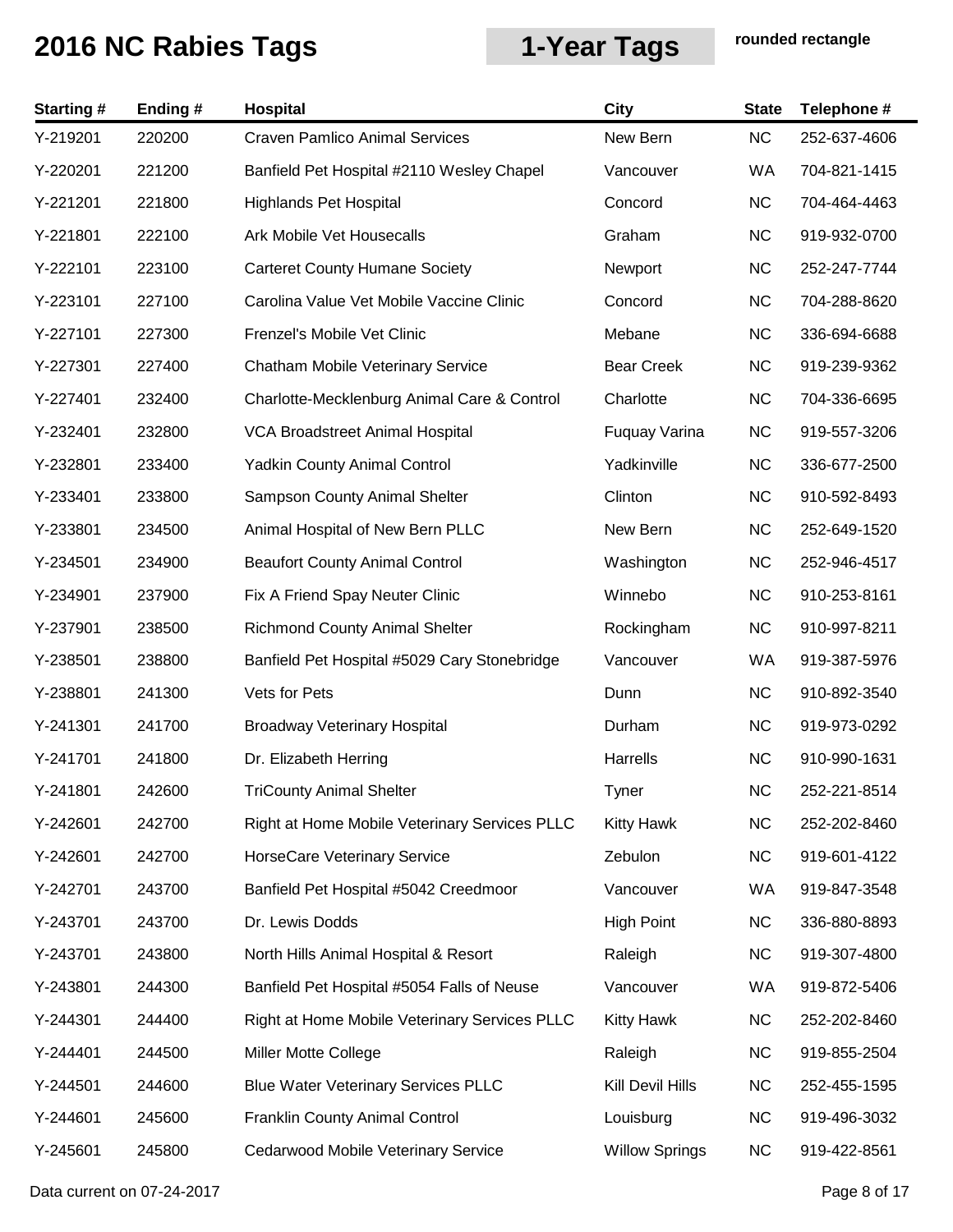| <b>Starting#</b> | Ending# | Hospital                                         | <b>City</b>   | <b>State</b> | Telephone #  |
|------------------|---------|--------------------------------------------------|---------------|--------------|--------------|
| Y-245801         | 246100  | <b>Berkeley Veterinary Clinic</b>                | Goldsboro     | <b>NC</b>    | 919-778-5398 |
| Y-246101         | 246200  | Shaw Mobile Veterinary Practice                  | Sanford       | <b>NC</b>    | 919-775-5522 |
| Y-246201         | 246800  | Robinson Animal Hospital of Johnston County, P.  | Clayton       | <b>NC</b>    | 919-553-7173 |
| Y-246801         | 247800  | Sharon Lakes Animal Hospital, P.A.               | Charlotte     | <b>NC</b>    | 704-552-0647 |
| Y-247801         | 247900  | Carolina Vet. Specialists South Charlotte        | Charlotte     | <b>NC</b>    | 704-504-9608 |
| Y-247901         | 249000  | Wilmington Animal Health Care                    | Wilmington    | <b>NC</b>    | 910-791-7101 |
| Y-249001         | 250000  | <b>Foothills Humane Society</b>                  | Tryon         | <b>NC</b>    | 828-863-4444 |
| Y-250001         | 250100  | <b>Healing Springs Animal Hospital</b>           | Galax         | VA           | 276-236-5103 |
| Y-250101         | 251900  | <b>Caldwell County Animal Control</b>            | Lenoir        | <b>NC</b>    | 828-757-8625 |
| Y-251901         | 252000  | <b>Animobile Veterinary Services</b>             | Tryon         | <b>NC</b>    | 919-932-0305 |
| Y-252001         | 252100  | Tender Touch Mobile Vet Care                     | Raleigh       | <b>NC</b>    | 919-247-7391 |
| Y-252101         | 252600  | <b>Boulevard Animal Hospital</b>                 | Raleigh       | <b>NC</b>    | 919-828-7468 |
| Y-255101         | 260600  | <b>Guilford County Animal Services (Shelter)</b> | Greensboro    | <b>NC</b>    | 336-641-3400 |
| Y-260601         | 261100  | <b>PAWS of Hertford County</b>                   | Murfeesboro   | <b>NC</b>    | 252-642-7297 |
| Y-261101         | 261900  | <b>Carteret County Animal Control</b>            | Morehead City | <b>NC</b>    | 252-728-8585 |
| Y-261901         | 262100  | Paws & Claws Mobile Vet                          | Huntersville  | <b>NC</b>    | 704-779-4200 |
| Y-262101         | 262600  | Banfield Pet Hospital #1508 Concord              | Vancouver     | WA           | 704-782-3921 |
| Y-262801         | 263000  | <b>Chatham County Animal Control</b>             | Pittsboro     | <b>NC</b>    | 919-542-7203 |
| Y-263001         | 263600  | <b>Garner Animal Hospital</b>                    | Raleigh       | <b>NC</b>    | 919-772-0404 |
| Y-263601         | 264600  | China Grove Animal Hospital                      | China Grove   | <b>NC</b>    | 704-857-1017 |
| Y-264601         | 264900  | Animal Medical Center of Danville                | Danville      | VA           | 434-793-6477 |
| Y-264901         | 265000  | Maple Veterinary Mobile Services                 | Monroe        | <b>NC</b>    | 704-635-7788 |
| Y-265101         | 272400  | Spay Neuter Assistance Program                   | New Hill      | <b>NC</b>    | 919-783-7627 |
| Y-272401         | 272500  | <b>Cabarrus Emergency Veterinary Clinic</b>      | Kannapolis    | <b>NC</b>    | 704-932-1182 |
| Y-272601         | 275100  | Vance County Animal Shelter                      | Henderson     | <b>NC</b>    | 252-492-3136 |
| Y-275101         | 275600  | Waxhaw Animal Hospital                           | Waxhaw        | <b>NC</b>    | 704-843-2269 |
| Y-275601         | 275800  | <b>Wellspring Holistic Vet Care</b>              | Wilmington    | <b>NC</b>    | 910-791-2296 |
| Y-275801         | 276000  | Waxhaw Animal Hospital                           | Waxhaw        | <b>NC</b>    | 704-843-2269 |
| Y-276101         | 277100  | <b>Columbus Veterinary Clinic</b>                | Cerro Gordo   | <b>NC</b>    | 910-654-6952 |
| Y-277101         | 277900  | Animal Hospital of Mebane                        | Mebane        | <b>NC</b>    | 919-304-1600 |
| Y-278001         | 279100  | Mitchell County Animal Rescue Shelter            | Spruce Pine   | <b>NC</b>    | 828-765-6952 |
| Y-279101         | 279700  | Rowan County Animal Control/Shelter              | Salisbury     | <b>NC</b>    | 704-216-7768 |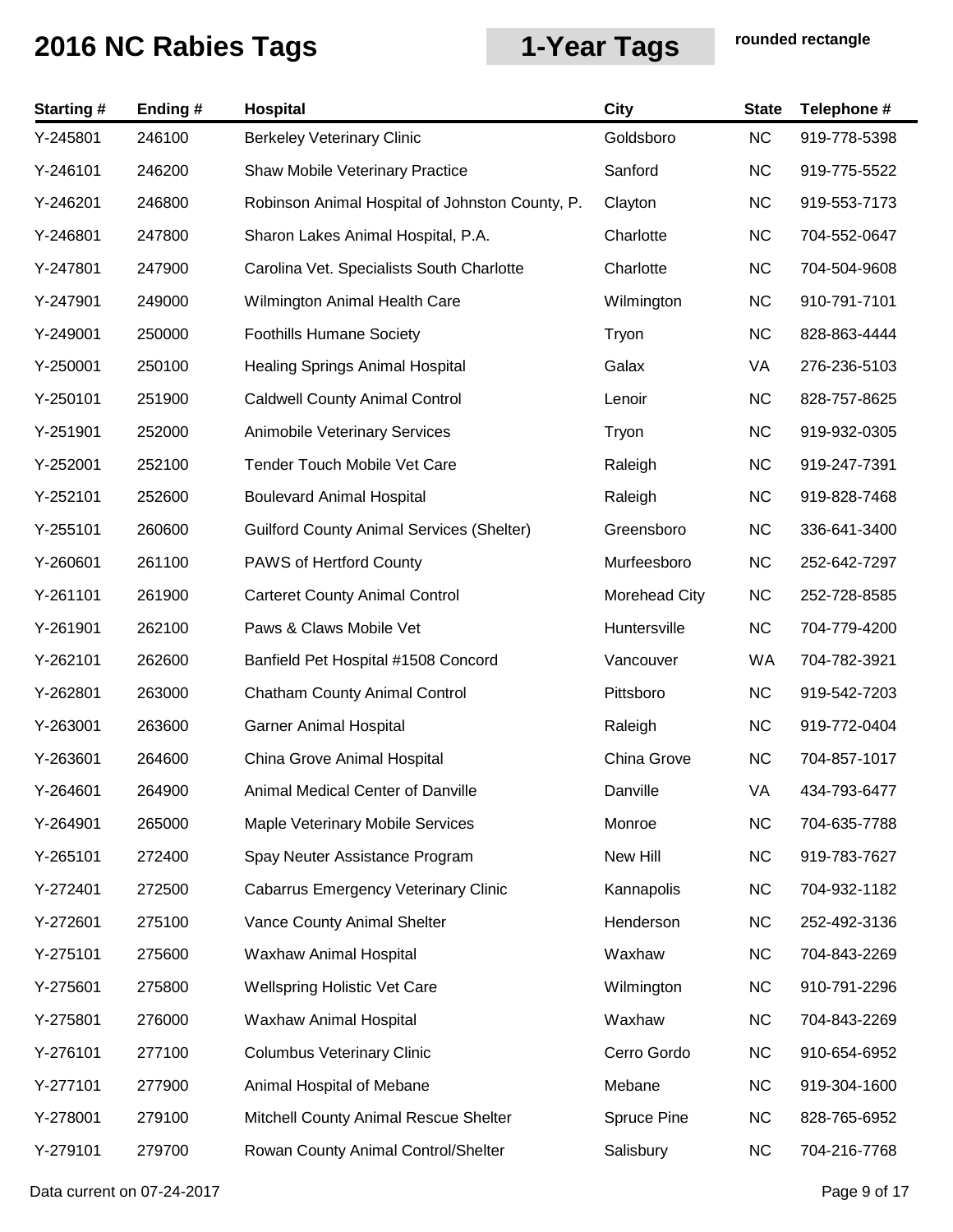| <b>Starting#</b> | Ending# | Hospital                                        | <b>City</b>        | <b>State</b> | Telephone #  |
|------------------|---------|-------------------------------------------------|--------------------|--------------|--------------|
| Y-279201         | 280100  | <b>Gaston County Animal Control</b>             | Dallas             | NC           | 704-922-9716 |
| Y-280101         | 280400  | Alamance Countryside Mobile Vet Srevice         | <b>Burlington</b>  | <b>NC</b>    | 336-451-7826 |
| Y-280401         | 280500  | Youngsville Animal Hospital                     | Youngsville        | <b>NC</b>    | 919-494-5511 |
| Y-280501         | 280600  | Mobile Equine & House Call Service              | Charlotte          | <b>NC</b>    | 704-541-3966 |
| Y-280601         | 281600  | Clear Creek Animal Hospital, P.A.               | Charlotte          | <b>NC</b>    | 704-537-8405 |
| Y-281601         | 281900  | VCA Cornerstone #487 High House                 | Cary               | <b>NC</b>    | 919-319-1555 |
| Y-281901         | 282000  | Alexander At The Park Vet Hospital              | Durham             | <b>NC</b>    | 919-484-9909 |
| Y-282001         | 282400  | Banfield Pet Hospital #1511 Blackeney           | Vancouver          | WA           | 704-844-6676 |
| Y-282401         | 282600  | <b>Bladen County Animal Control</b>             | Elizabethtown      | <b>NC</b>    | 910-862-6918 |
| Y-282601         | 283100  | Banfield Pet Hospital #1208 Asheville           | Vancouver          | WA           | 828-298-1800 |
| Y-283101         | 283600  | Banfield Pet Hospital #2374 Six Forks           | Vancouver          | WA           | 919-847-1064 |
| Y-283701         | 284100  | <b>Gandy Animal Hospital</b>                    | Rockingham         | <b>NC</b>    | 910-997-2518 |
| Y-284101         | 284600  | <b>VCA Triangle Tower Animal Hospital</b>       | Raleigh            | <b>NC</b>    | 919-231-8030 |
| Y-285100         | 285600  | Animal Center of Moore County                   | Carthage           | <b>NC</b>    | 910-947-2858 |
| Y-285601         | 286700  | Lakewood Veterinary Hospital, P.A.              | Mooresville        | <b>NC</b>    | 704-662-6077 |
| Y-286701         | 286700  | Whiskers and Paws Veterinary Wellness Clinic    | Concord            | <b>NC</b>    | 704-213-1403 |
| Y-286801         | 287000  | <b>Sunvet Animal Wellness Clinic</b>            | Asheville          | <b>NC</b>    | 828-254-2221 |
| Y-287001         | 287100  | Vanguard Veterinary Hospital                    | Southern Pines     | <b>NC</b>    | 910-420-2902 |
| Y-287101         | 289100  | Banfield Pet Hospital #594 E. Millbrook-Raleigh | Vancouver          | WA           | 919-790-8337 |
| Y-289101         | 289800  | Banfield Pet Hospital #2247 Sanford             | Vancouver          | WA           | 919-774-6428 |
| Y-289901         | 290100  | Western Wake Veterinary Service                 | Apex               | <b>NC</b>    | 919-362-1344 |
| Y-290101         | 290600  | Banfield Pet Hospital #1413 Burlington          | Vancouver          | WA           | 336-524-9106 |
| Y-290601         | 292600  | Animal Hospital of Beulaville, P.A.             | Beulaville         | <b>NC</b>    | 910-298-8188 |
| Y-292601         | 293300  | <b>Forest City Animal Hospital</b>              | <b>Forest City</b> | <b>NC</b>    | 828-229-3250 |
| Y-293601         | 294000  | Willow Oak Veterinary Hospital                  | Durham             | <b>NC</b>    | 919-908-6744 |
| Y-294001         | 295400  | Morrisville Cat Hospital                        | Morrisville        | <b>NC</b>    | 919-678-1554 |
| Y-295401         | 295600  | Banfield Pet Hospital #417 Wilmington           | Vancouver          | WA           | 910-796-0401 |
| Y-296601         | 297100  | <b>Guilford Co Env Health</b>                   | Greensboro         | <b>NC</b>    | 336-641-4459 |
| Y-297101         | 298100  | <b>Surry Spay Neuter Clinic</b>                 | Ararat             | <b>NC</b>    | 336-756-2578 |
| Y-298101         | 298600  | Banfield Pet Hospital #2213 at Ramsey           | Vancouver          | WA           | 910-884-1206 |
| Y-298601         | 300100  | Banfield Pet Hospital #1170 White Oak           | Vancouver          | WA           | 919-771-2344 |
| Y-300101         | 309100  | Humane Society Charlotte Spay&Neuter Clinic-To  | Charlotte          | <b>NC</b>    | 704-494-7707 |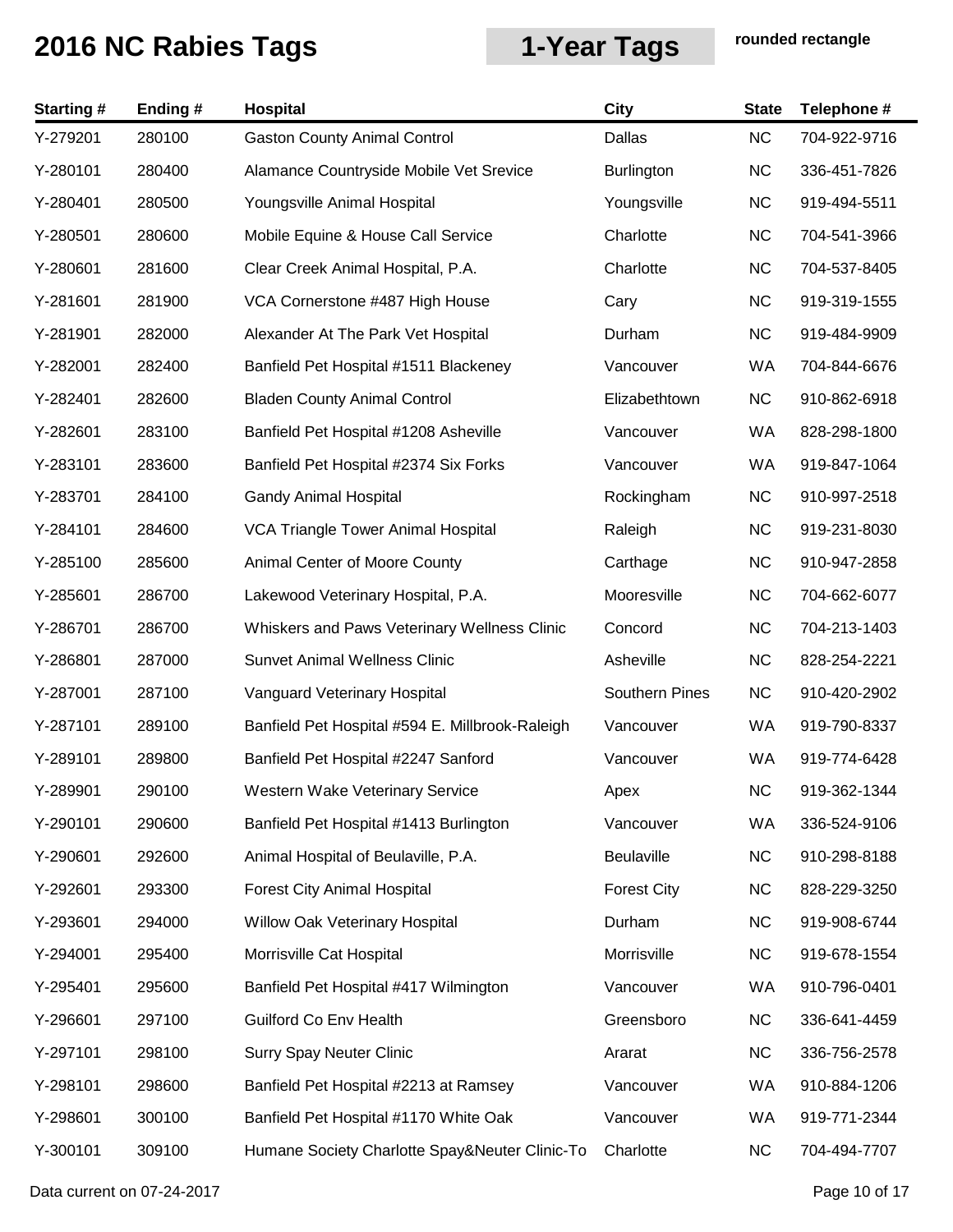| <b>Starting#</b> | Ending# | <b>Hospital</b>                            | City               | <b>State</b> | Telephone #  |
|------------------|---------|--------------------------------------------|--------------------|--------------|--------------|
| Y-309101         | 309600  | Heritage Animal Hospital                   | <b>Wake Forest</b> | NC           | 919-412-4389 |
| Y-309601         | 310100  | Animal Hospital of Whiteville              | Whiteville         | <b>NC</b>    | 910-642-3221 |
| Y-310101         | 313600  | Burlington Animal Shelter/Adoption Center  | <b>Haw River</b>   | <b>NC</b>    | 336-578-0343 |
| Y-313601         | 313900  | <b>Oriental Pet Clinic</b>                 | Oriental           | <b>NC</b>    | 252-249-2775 |
| Y-313901         | 314000  | Phillips Animal Medical Hospital           | Gastonia           | <b>NC</b>    | 704-867-3514 |
| Y-314001         | 314100  | Frontier Mobile Veterinay Service          | Iron Station       | <b>NC</b>    | 704-745-7550 |
| Y-314101         | 315600  | Banfield Pet Hospital #597 Garner          | Vancouver          | WA           | 919-661-1926 |
| Y-315601         | 316100  | Banfield Pet Hospital #418 Hickory         | Vancouver          | WA           | 828-261-0356 |
| Y-316601         | 318100  | Alexander County Animal Control            | Taylorsville       | <b>NC</b>    | 828-632-1199 |
| Y-318101         | 318600  | North Wayne Animal Hospital                | Pikeville          | <b>NC</b>    | 919-242-6044 |
| Y-318601         | 319600  | Appalachian-New River Veter. Assoc PA.     | Boone              | <b>NC</b>    | 828-264-5621 |
| Y-319601         | 320000  | <b>Powellsville Pet Clinic</b>             | Powellsville       | <b>NC</b>    | 252-209-9077 |
| Y-320001         | 321200  | Banfield Pet Hospital #1140 High Point     | Vancouver          | WA           | 336-884-4035 |
| Y-321201         | 321500  | Cary Veterinary Hospital                   | Cary               | <b>NC</b>    | 919-469-0947 |
| Y-321501         | 321600  | Mobile Vet Practice of Raleigh             | Raleigh            | <b>NC</b>    | 919-802-1622 |
| Y-321601         | 322600  | Banfield Pet Hospital #1846 Morehead       | Vancouver          | WA           | 252-247-4442 |
| Y-322601         | 322900  | Banfield Pet Hospital #2288 Statesville    | Vancouver          | WA           | 704-878-8849 |
| Y-322901         | 323100  | Ashe County Animal Control                 | Crumpler           | <b>NC</b>    | 336-982-4060 |
| Y-323101         | 324100  | Banfield Pet Hospital #5030 South Point    | Vancouver          | WA           | 919-316-1046 |
| Y-324101         | 324600  | <b>NCSU CVM Pharmacy</b>                   | Raleigh            | <b>NC</b>    | 919-513-6572 |
| Y-324601         | 326100  | North Paw Animal Hospital, Inc.            | Durham             | NC.          | 919-471-1471 |
| Y-326101         | 326600  | Banfield Pet Hospital #5034 Strickland     | Vancouver          | WA           | 919-870-4908 |
| Y-326601         | 327100  | <b>Madison County Animal Shelter</b>       | Marshall           | <b>NC</b>    | 828-649-3190 |
| Y-327601         | 328100  | Ambassador Mobile Veterinarian Service     | Greensboro         | <b>NC</b>    | 336-254-1865 |
| Y-328101         | 328400  | Martin County Animal Control               | Williamston        | <b>NC</b>    | 252-661-3493 |
| Y-328401         | 328500  | <b>Bridges Mobile Services</b>             | Grover             | <b>NC</b>    | 704-937-3300 |
| Y-328501         | 328600  | Socks & CO Mobile Veterinary               | Cary               | NC           | 919-244-2826 |
| Y-328601         | 335100  | Planned Pethood Spay & Neuter Clinic       | Greensboro         | NC           | 336-299-3999 |
| Y-335101         | 338100  | VIP Petcare-Columbia                       | Windsor            | CA           | 800-427-7973 |
| Y-338101         | 340600  | Banfield Pet Hospital #596 Brier Creek     | Vancouver          | WA           | 919-806-2960 |
| Y-340601         | 340900  | Anson County Animal shelter                | Polkton            | <b>NC</b>    | 704-994-2738 |
| Y-340901         | 341200  | <b>Transylvania County Animal Services</b> | <b>Brevard</b>     | NC           | 828-883-3713 |

Data current on 07-24-2017 **Page 11 of 17**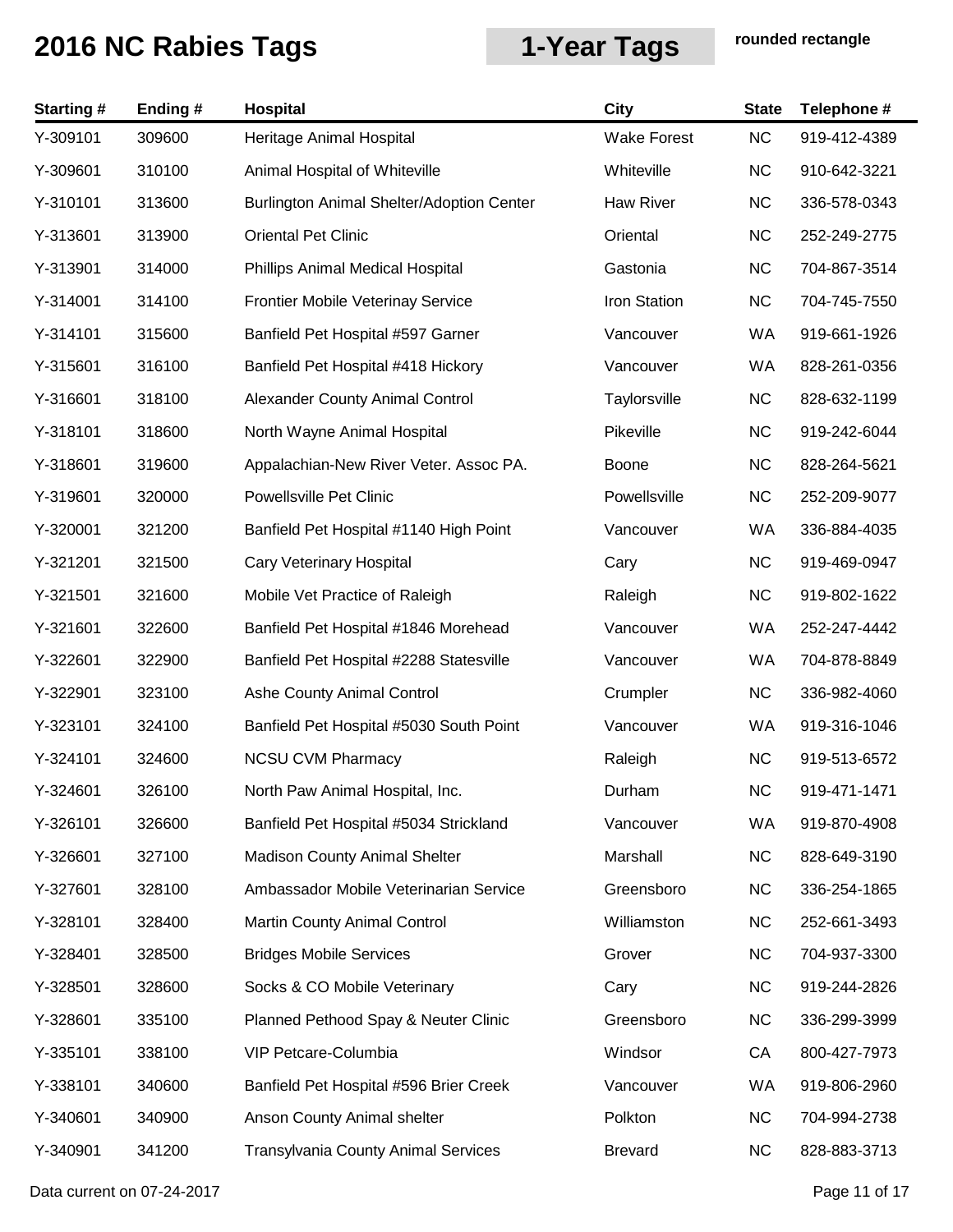| <b>Starting#</b> | Ending# | <b>Hospital</b>                              | <b>City</b>           | <b>State</b> | Telephone #  |
|------------------|---------|----------------------------------------------|-----------------------|--------------|--------------|
| Y-341201         | 341400  | Tuscan Ridge Animal Hospital                 | <b>Wake Forest</b>    | <b>NC</b>    | 919-556-1944 |
| Y-341401         | 341500  | Dr. Monty C. Freshwater                      | Mebane                | <b>NC</b>    | 919-649-0796 |
| Y-341501         | 341600  | <b>Clarksville Veterinary Clinic</b>         | Clarksville           | VA           | 434-374-0166 |
| Y-341601         | 344600  | Safe Haven for Cats                          | Raleigh               | <b>NC</b>    | 919-872-7233 |
| Y-344601         | 345600  | <b>VIP Petcare Atlanta</b>                   | Windsor               | CA           | 404-620-2290 |
| Y-345601         | 345700  | Carolina Livestock Veterinary Service        | Statesville           | <b>NC</b>    | 828-228-7962 |
| Y-345701         | 345900  | Banfield Pet Hospital #5063 Sharon Road      | Vancouver             | WA           | 704-367-5323 |
| Y-345901         | 346000  | Carolina Pet Rescue                          | Durham                | <b>NC</b>    | 919-225-7331 |
| Y-346001         | 346600  | Rowan County Animal Control/Shelter          | Salisbury             | <b>NC</b>    | 704-216-7768 |
| Y-346601         | 348600  | <b>NCSU Mobile Hospital Service CVM</b>      | Raleigh               | <b>NC</b>    | 919-606-2752 |
| Y-348601         | 349000  | Dr. Ralph Houser                             | Pittsboro             | <b>NC</b>    | 336-376-8134 |
| Y-349101         | 349500  | Banfield Pet Hospital #595 Cary              | Cary                  | <b>NC</b>    | 919-858-8450 |
| Y-349501         | 349800  | Banfield Pet Hospital #1509 Charlotte        | Vancouver             | <b>WA</b>    | 704-583-9440 |
| Y-349801         | 350100  | <b>ABEVET</b>                                | Pittsboro             | <b>NC</b>    | 919-933-8680 |
| Y-350101         | 355100  | VIP Petcare Gentle Doctor NC Raleigh         | Windsor               | CA           | 800-427-7973 |
| Y-355101         | 355200  | River Cats Mobile Veterinary Service         | Wilmington            | <b>NC</b>    | 910-622-3360 |
| Y-355201         | 355500  | Carolina Veterinary Specialists              | <b>Matthews</b>       | <b>NC</b>    | 704-815-3939 |
| Y-355501         | 355600  | Lee County Health Department Animal Services | Sanford               | <b>NC</b>    | 919-718-4640 |
| Y-355601         | 356100  | Lexington Large Animal Medicine & Surgery    | Lexington             | <b>NC</b>    | 336-787-4901 |
| Y-356101         | 250700  | Animal Emergency Clinic of Cary              | Cary                  | <b>NC</b>    | 919-462-8989 |
| Y-356201         | 356500  | <b>Bladen County Animal Control</b>          | Elizabethtown         | <b>NC</b>    | 910-862-6918 |
| Y-356501         | 356600  | Pleasant Garden Veterinary Hospital          | Greensboro            | <b>NC</b>    | 336-676-8387 |
| Y-356601         | 356700  | Iron Will Mobile Veterinary Services         | <b>Burlington</b>     | <b>NC</b>    | 336-263-8127 |
| Y-356701         | 356800  | Dr. Elizabeth Williams                       | Fayetteville          | <b>NC</b>    | 352-318-0866 |
| Y-356801         | 357100  | Banfield Pet Hospital #417 Wilmington        | Vancouver             | WA           | 910-796-0401 |
| Y-357101         | 357300  | Whiskers and Paws Veterinary Wellness Clinic | Concord               | <b>NC</b>    | 704-213-1403 |
| Y-357301         | 357600  | Warsaw Animal Hospital                       | Warsaw                | <b>NC</b>    | 910-293-3348 |
| Y-357601         | 357800  | Youngsville Animal Hospital                  | Youngsville           | <b>NC</b>    | 919-494-5511 |
| Y-357801         | 358000  | <b>Quality Care Animal Hospital</b>          | Four Oaks             | <b>NC</b>    | 919-963-3044 |
| Y-358001         | 358100  | Veterinary Housecalls of Raleigh Mobile PLLC | Raleigh               | <b>NC</b>    | 984-200-9119 |
| Y-358101         | 358200  | Dogwood Equine Clinic                        | <b>Southern Pines</b> | <b>NC</b>    | 910-245-2211 |
| Y-358201         | 358400  | Affordable Animal Care                       | Durham                | <b>NC</b>    | 919-620-7729 |

Data current on 07-24-2017 Page 12 of 17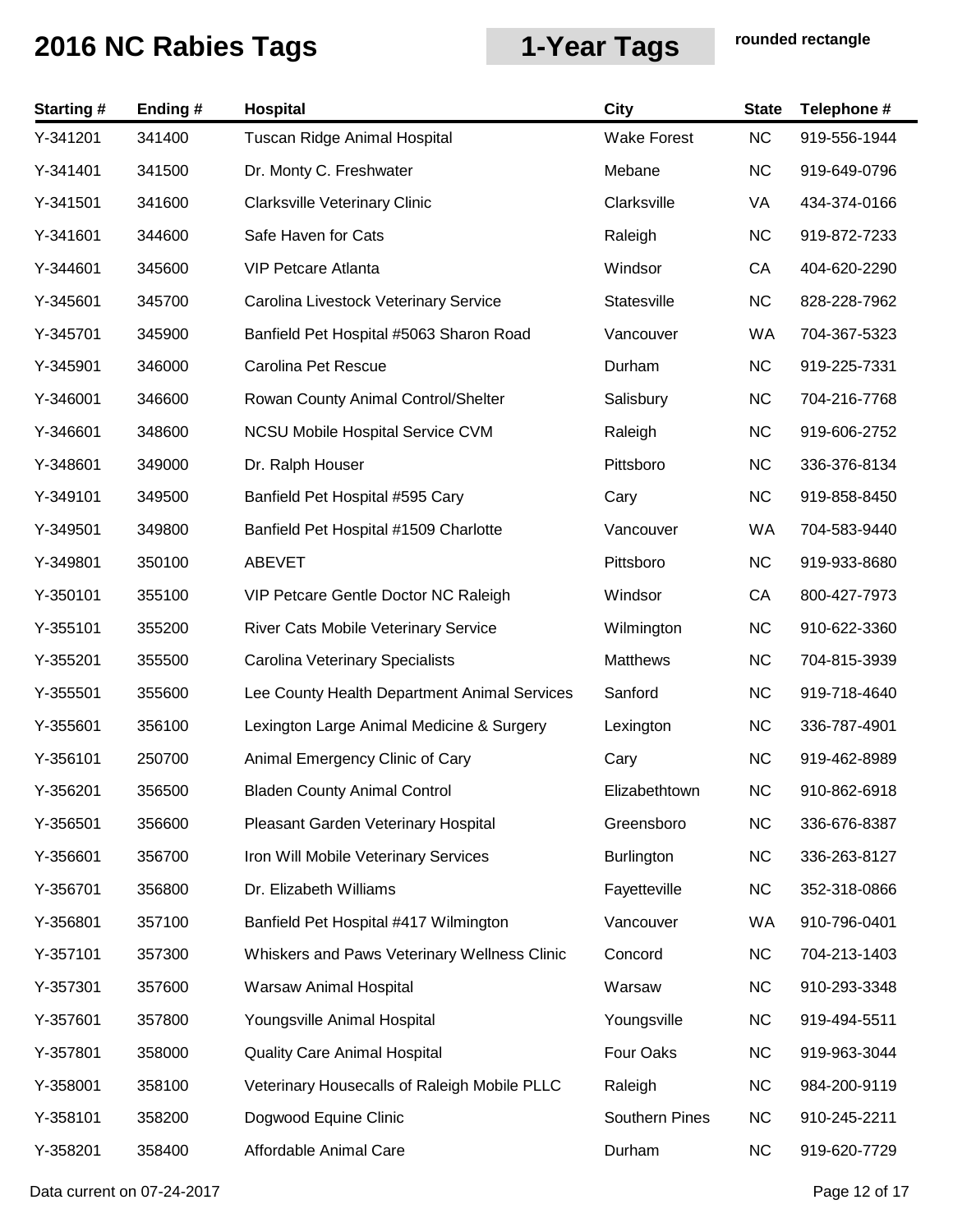| <b>Starting#</b> | Ending# | Hospital                                        | <b>City</b>       | <b>State</b> | Telephone #  |
|------------------|---------|-------------------------------------------------|-------------------|--------------|--------------|
| Y-358401         | 358600  | <b>Hyde County Animal Services</b>              | Fairfield         | <b>NC</b>    | 252-542-0820 |
| Y-358601         | 359600  | <b>Cherokee County Health Department</b>        | Murphy            | <b>NC</b>    | 828-837-7486 |
| Y-359601         | 359700  | <b>Buchanan Mobile Veterinary Services PLLC</b> | Rutherfordton     | <b>NC</b>    | 954-789-7783 |
| Y-359701         | 359900  | Crossroads Mobile Veterinary Clinic             | Fletcher          | <b>NC</b>    | 828-490-0344 |
| Y-359901         | 360100  | Adopt An Angel                                  | <b>Boliva</b>     | <b>NC</b>    | 910-392-0557 |
| Y-360101         | 360300  | Davie County Animal Services                    | Mocksville        | <b>NC</b>    | 336-751-0227 |
| Y-360301         | 360400  | <b>Bladen County Animal Control</b>             | Elizabethtown     | <b>NC</b>    | 910-862-6918 |
| Y-360401         | 360600  | <b>Bridges Mobile Services</b>                  | Grover            | <b>NC</b>    | 704-937-3300 |
| Y-360601         | 361100  | Banfield Pet Hospital #610 Greenville           | Vancouver         | <b>WA</b>    | 252-756-3145 |
| Y-361101         | 364100  | VIP Petcare-Columbia                            | Windsor           | CA           | 800-427-7973 |
| Y-364101         | 364600  | <b>Gaston County Animal Control</b>             | <b>Dallas</b>     | <b>NC</b>    | 704-922-9716 |
| Y-364601         | 365100  | Banfield Pet Hospital #1511 Blackeney           | Vancouver         | WA           | 704-844-6676 |
| Y-365101         | 365600  | Banfield Pet Hospital #2124 Sharon Amity        | Vancouver         | WA           | 704-364-4171 |
| Y-365601         | 365900  | Animobile Veterinary Services                   | Tryon             | <b>NC</b>    | 919-932-0305 |
| Y-365901         | 366300  | Banfield Pet Hospital #595 Cary                 | Cary              | <b>NC</b>    | 919-858-8450 |
| Y-366301         | 366400  | Dr. Lewis Dodds                                 | <b>High Point</b> | <b>NC</b>    | 336-880-8893 |
| Y-366401         | 366600  | <b>Cabarrus County Animal Shelter</b>           | Concord           | <b>NC</b>    | 800-427-7973 |
| Y-366601         | 366900  | Banfield Pet Hospital #1509 Charlotte           | Vancouver         | WA           | 704-583-9440 |
| Y-366901         | 367100  | <b>Quality Care Animal Hospital</b>             | Four Oaks         | <b>NC</b>    | 919-963-3044 |
| Y-367101         | 368600  | Thomasville Veterinary Hospital, P.A.           | Thomasville       | <b>NC</b>    | 336-475-9119 |
| Y-368601         | 368700  | <b>Quality Care Animal Hospital</b>             | Four Oaks         | <b>NC</b>    | 919-963-3044 |
| Y-368701         | 368900  | <b>Columbus County Animal Control</b>           | Whiteville        | <b>NC</b>    | 910-641-3945 |
| Y-368901         | 369000  | <b>SPCA of Franklin County</b>                  | Youngsville       | <b>NC</b>    | 919-556-0954 |
| Y-369001         | 369100  | Whiskers and Paws Veterinary Wellness Clinic    | Concord           | <b>NC</b>    | 704-213-1403 |
| Y-369101         | 369600  | Banfield Pet Hospital #1510 Charlotte-Perimeter | Vancouver         | WA           | 704-599-2957 |
| Y-369601         | 370100  | Banfield Pet Hospital #417 Wilmington           | Vancouver         | WA           | 910-796-0401 |
| Y-370101         | 375100  | VIP Petcare Gentle Doctor NC Raleigh            | Windsor           | CA           | 800-427-7973 |
| Y-375101         | 377100  | Affordable Animal Care                          | Durham            | <b>NC</b>    | 919-620-7729 |
| Y-377101         | 377400  | Walnut Street Animal Hospital                   | Cary              | <b>NC</b>    | 919-948-6838 |
| Y-377401         | 377500  | <b>Small Animal Emergency Animal Services</b>   | Vass              | <b>NC</b>    | 910-246-0405 |
| Y-377501         | 377600  | Passionate Paws Animal Hospital                 | Waxhaw            | <b>NC</b>    | 704-256-7576 |
| Y-377601         | 378200  | Rowan County Animal Control/Shelter             | Salisbury         | <b>NC</b>    | 704-216-7768 |

Data current on 07-24-2017 **Page 13 of 17**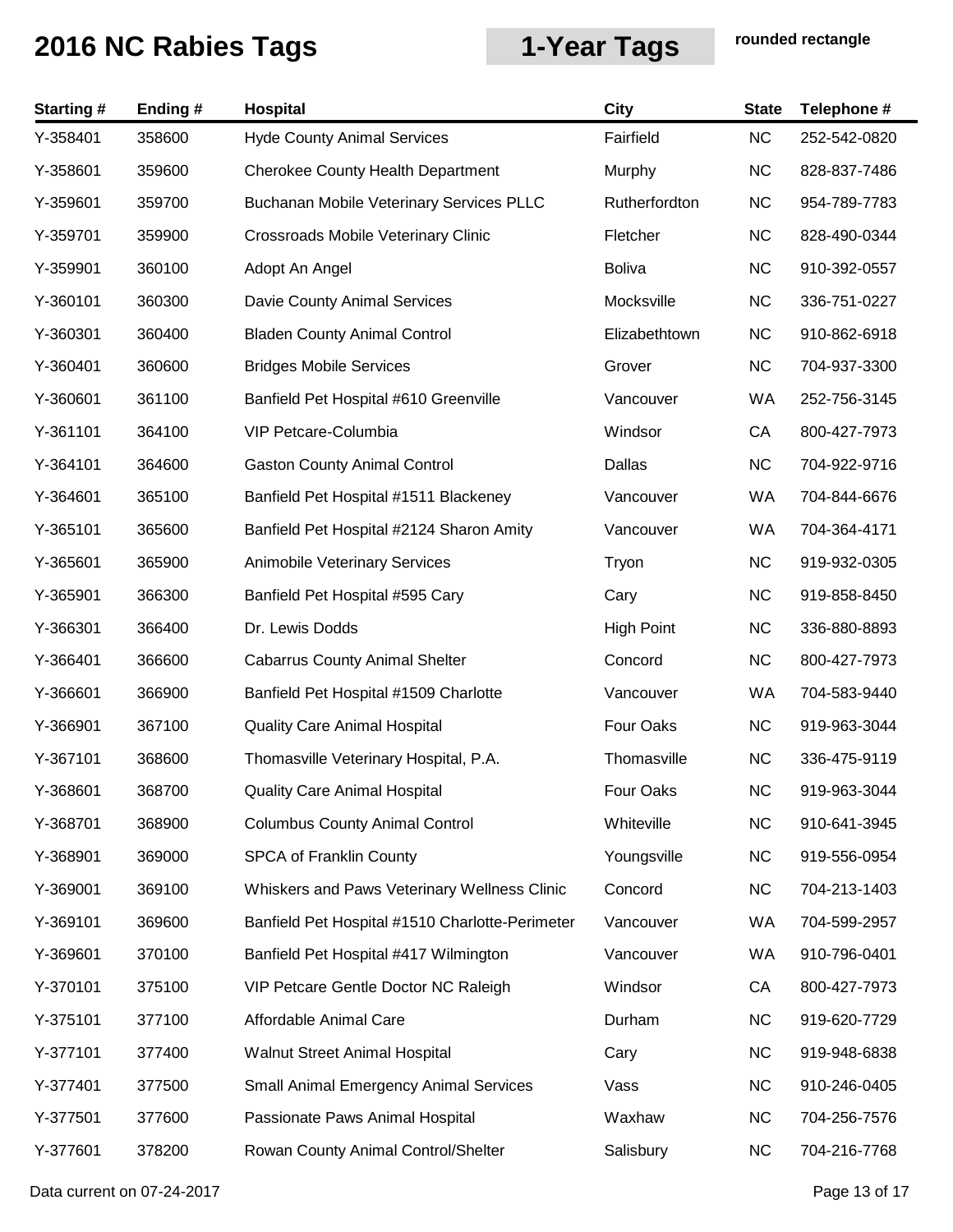| <b>Starting#</b> | Ending# | <b>Hospital</b>                              | <b>City</b>        | <b>State</b> | Telephone #  |
|------------------|---------|----------------------------------------------|--------------------|--------------|--------------|
| Y-378201         | 378500  | <b>Richmond County Animal Shelter</b>        | Rockingham         | <b>NC</b>    | 910-997-8211 |
| Y-378501         | 378700  | Mooresville Animal Hospital, P.A.            | Mooresville        | <b>NC</b>    | 704-664-4087 |
| Y-378701         | 379100  | Academy Veterinary Hospital-Durham, Inc.     | Durham             | <b>NC</b>    | 919-688-6628 |
| Y-379101         | 380100  | <b>VIP Petcare Atlanta</b>                   | Windsor            | CA           | 404-620-2290 |
| Y-380101         | 384100  | Carolina Value Vet Mobile Vaccine Clinic     | Concord            | <b>NC</b>    | 704-288-8620 |
| Y-384101         | 384300  | Lenoir County Animal Shelter                 | Kinston            | <b>NC</b>    | 252-520-0003 |
| Y-384301         | 384500  | Whiskers and Paws Veterinary Wellness Clinic | Concord            | <b>NC</b>    | 704-213-1403 |
| Y-384501         | 384600  | Seal Equine Mobile Veterinary Service        | Rougemont          | <b>NC</b>    | 336-364-0818 |
| Y-384601         | 385100  | Banfield Pet Hospital #1207 Arden            | Vancouver          | WA           | 828-681-0519 |
| Y-385101         | 386600  | Southeastern Veterinary Hospital, P.A.       | Lumberton          | <b>NC</b>    | 910-739-9411 |
| Y-386601         | 387100  | Banfield Pet Hospital #2213 at Ramsey        | Vancouver          | WA           | 910-884-1206 |
| Y-387101         | 388100  | Banfield Pet Hospital #1208 Asheville        | Vancouver          | WA           | 828-298-1800 |
| Y-388101         | 388900  | <b>Surry Spay Neuter Clinic</b>              | Ararat             | <b>NC</b>    | 336-756-2578 |
| Y-388901         | 389300  | <b>Lincoln County Animal Services</b>        | Lincolnton         | <b>NC</b>    | 704-736-4125 |
| Y-389301         | 389900  | Banfield Pet Hospital #1413 Burlington       | Vancouver          | WA           | 336-524-9106 |
| Y-389901         | 390100  | Animal Protection Society of Caswell County  | Yanceyville        | <b>NC</b>    | 336-694-4921 |
| Y-390101         | 390300  | Sampson County Animal Shelter                | Clinton            | <b>NC</b>    | 910-592-8493 |
| Y-390301         | 390400  | Dr. Betsy Walton                             | Raleigh            | <b>NC</b>    | 919-661-1026 |
| Y-390401         | 390600  | Banfield Pet Hospital #1508 Concord          | Vancouver          | WA           | 704-782-3921 |
| Y-390601         | 391000  | <b>Transylvania County Animal Services</b>   | <b>Brevard</b>     | <b>NC</b>    | 828-883-3713 |
| Y-391001         | 391600  | Rowan County Animal Control/Shelter          | Salisbury          | <b>NC</b>    | 704-216-7768 |
| Y-391601         | 391700  | Tuscan Ridge Animal Hospital                 | <b>Wake Forest</b> | <b>NC</b>    | 919-556-1944 |
| Y-391701         | 392000  | <b>Bladen County Animal Control</b>          | Elizabethtown      | <b>NC</b>    | 910-862-6918 |
| Y-392001         | 392100  | <b>SC Equine Associates</b>                  | Lancaster          | <b>SC</b>    | 980-721-2175 |
| Y-392010         | 395100  | <b>Iredell County Animal Services</b>        | Statesville        | <b>NC</b>    | 704-878-5424 |
| Y-395101         | 395600  | <b>Macon County Animal Control</b>           | Franklin           | <b>NC</b>    | 828-349-2490 |
| Y-395601         | 395900  | Moyock Animal Hospital                       | Moyock             | <b>NC</b>    | 252-435-2250 |
| Y-395901         | 396100  | Lenoir County Animal Shelter                 | Kinston            | <b>NC</b>    | 252-520-0003 |
| Y-396101         | 397100  | <b>Burlington Road Animal Hospital</b>       | Greensboro         | <b>NC</b>    | 336-375-3939 |
| Y-397101         | 397200  | <b>Tyrrell County Animal Control</b>         | Columbia           | <b>NC</b>    | 252-766-0033 |
| Y-397201         | 397300  | Mooresville Animal Hospital, P.A.            | Mooresville        | <b>NC</b>    | 704-664-4087 |
| Y-397301         | 397500  | <b>Quality Care Animal Hospital</b>          | Four Oaks          | <b>NC</b>    | 919-963-3044 |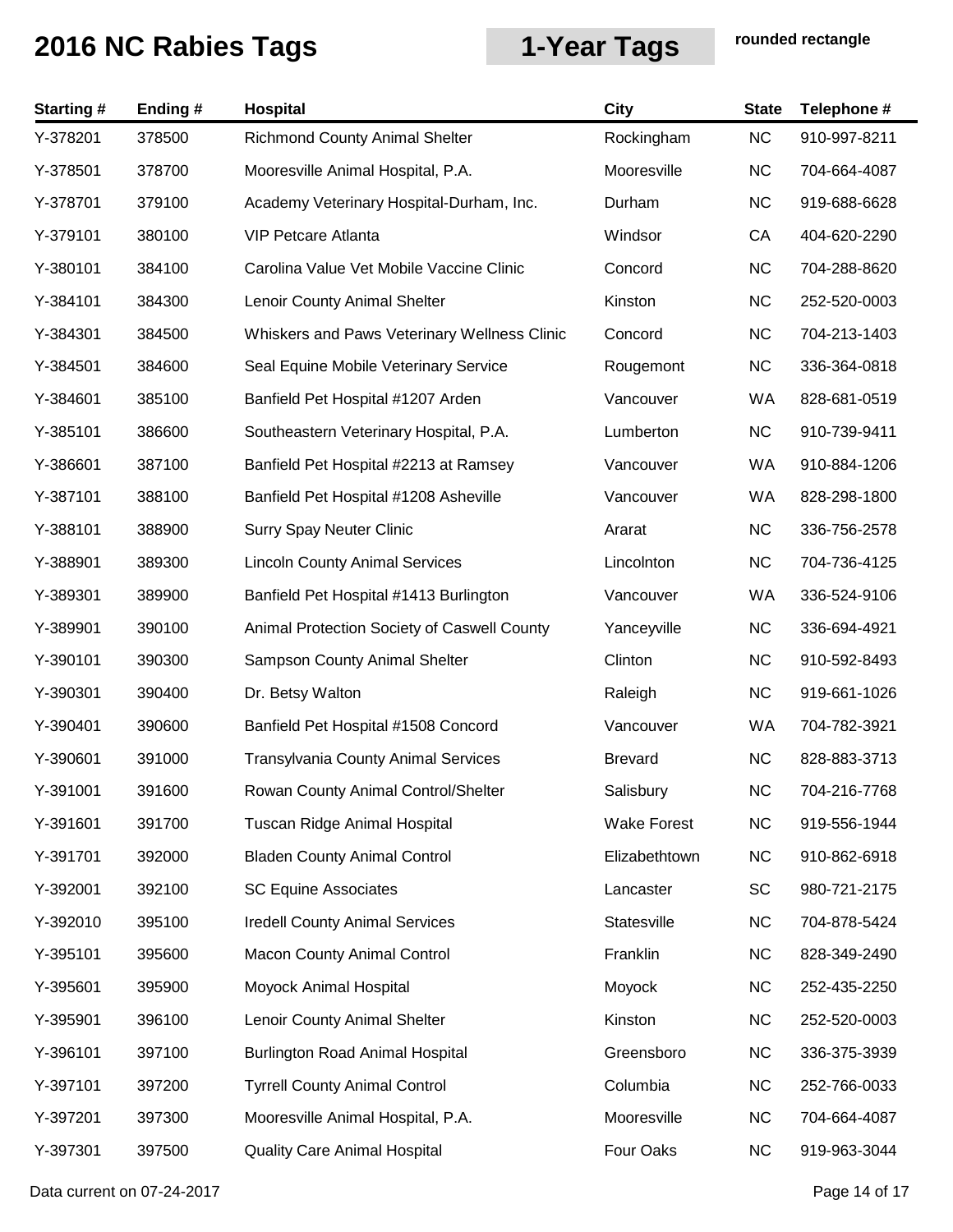| <b>Starting#</b> | Ending# | Hospital                                          | <b>City</b>        | <b>State</b> | Telephone #  |
|------------------|---------|---------------------------------------------------|--------------------|--------------|--------------|
| Y-397501         | 397600  | LabRats                                           | Cary               | <b>NC</b>    | 919-606-1362 |
| Y-397601         | 398100  | Banfield Pet Hospital #417 Wilmington             | Vancouver          | WA           | 910-796-0401 |
| Y-398101         | 398300  | Banfield Pet Hospital #5063 Sharon Road           | Vancouver          | WA           | 704-367-5323 |
| Y-398301         | 398600  | Banfield Pet Hospital #2124 Sharon Amity          | Vancouver          | WA           | 704-364-4171 |
| Y-398601         | 398700  | <b>Twilight Meadows Mobile Veterinary Service</b> | Raleigh            | <b>NC</b>    | 919-306-1878 |
| Y-398701         | 398800  | Banfield Pet Hospital #5097 Highland              | Vancouver          | <b>WA</b>    | 704-875-2567 |
| Y-398801         | 398900  | <b>Chatham County Animal Control</b>              | Pittsboro          | <b>NC</b>    | 919-542-7203 |
| Y-398901         | 399000  | Animal Medical Center of Danville                 | Danville           | VA           | 434-793-6477 |
| Y-399001         | 399300  | Banfield Pet Hospital #5029 Cary Stonebridge      | Vancouver          | WA           | 919-387-5976 |
| Y-399301         | 399100  | <b>Quality Care Animal Hospital</b>               | Four Oaks          | <b>NC</b>    | 919-963-3044 |
| Y-399401         | 399500  | Crossroads Mobile Veterinary Clinic               | Fletcher           | <b>NC</b>    | 828-490-0344 |
| Y-399501         | 400000  | Banfield Pet Hospital #415 Fayetteville           | Fayetteville       | <b>NC</b>    | 910-864-1337 |
| Y-400001         | 400200  | Pamlico Co Health Dept - Animal Control           | Bayboro            | <b>NC</b>    | 252-745-5634 |
| Y-400201         | 400500  | Warsaw Animal Hospital                            | Warsaw             | <b>NC</b>    | 910-293-3348 |
| Y-400501         | 400700  | Appalachian-New River Veter. Assoc PA.            | <b>Boone</b>       | <b>NC</b>    | 828-264-5621 |
| Y-400701         | 400800  | Local Mobile Veterinary Practice                  | Durham             | <b>NC</b>    | 919-219-4919 |
| Y-400801         | 400900  | <b>Phillips Animal Medical Hospital</b>           | Gastonia           | <b>NC</b>    | 704-867-3514 |
| Y-400900         | 401000  | Animal Hospital of New Bern PLLC                  | New Bern           | <b>NC</b>    | 252-649-1520 |
| Y-401001         | 401400  | <b>Forest City Animal Hospital</b>                | <b>Forest City</b> | <b>NC</b>    | 828-229-3250 |
| Y-401401         | 401800  | Fix A Friend Spay Neuter Clinic                   | Winnebo            | <b>NC</b>    | 910-253-8161 |
| Y-401801         | 401900  | Anson County Animal shelter                       | Polkton            | <b>NC</b>    | 704-994-2738 |
| Y-401901         | 402500  | Burlington Animal Shelter/Adoption Center         | Haw River          | <b>NC</b>    | 336-578-0343 |
| Y-402501         | 403100  | Rowan County Animal Control/Shelter               | Salisbury          | <b>NC</b>    | 704-216-7768 |
| Y-403101         | 403200  | Whiskers and Paws Veterinary Wellness Clinic      | Concord            | <b>NC</b>    | 704-213-1403 |
| Y-403201         | 403300  | Banfield Pet Hospital #418 Hickory                | Vancouver          | WA           | 828-261-0356 |
| Y-403301         | 403500  | <b>Whiskers Rescue Foundation</b>                 | East Bend          | <b>NC</b>    | 336-765-2511 |
| Y-403501         | 404000  | <b>Cabarrus County Animal Shelter</b>             | Concord            | <b>NC</b>    | 800-427-7973 |
| Y-404001         | 404100  | Banfield Pet Hospital #5118 Cornelius             | Vancouver          | WA           | 704-894-8579 |
| Y-404001         | 404600  | <b>Quality Care Animal Hospital</b>               | Four Oaks          | <b>NC</b>    | 919-963-3044 |
| Y-404101         | 404400  | <b>Richmond County Animal Shelter</b>             | Rockingham         | <b>NC</b>    | 910-997-8211 |
| Y-404601         | 404900  | <b>Brunswick County Animal Services</b>           | Supply             | <b>NC</b>    | 910-754-8204 |
| Y-404901         | 405000  | Whiskers and Paws Veterinary Wellness Clinic      | Concord            | <b>NC</b>    | 704-213-1403 |
|                  |         |                                                   |                    |              |              |

Data current on 07-24-2017 **Page 15 of 17**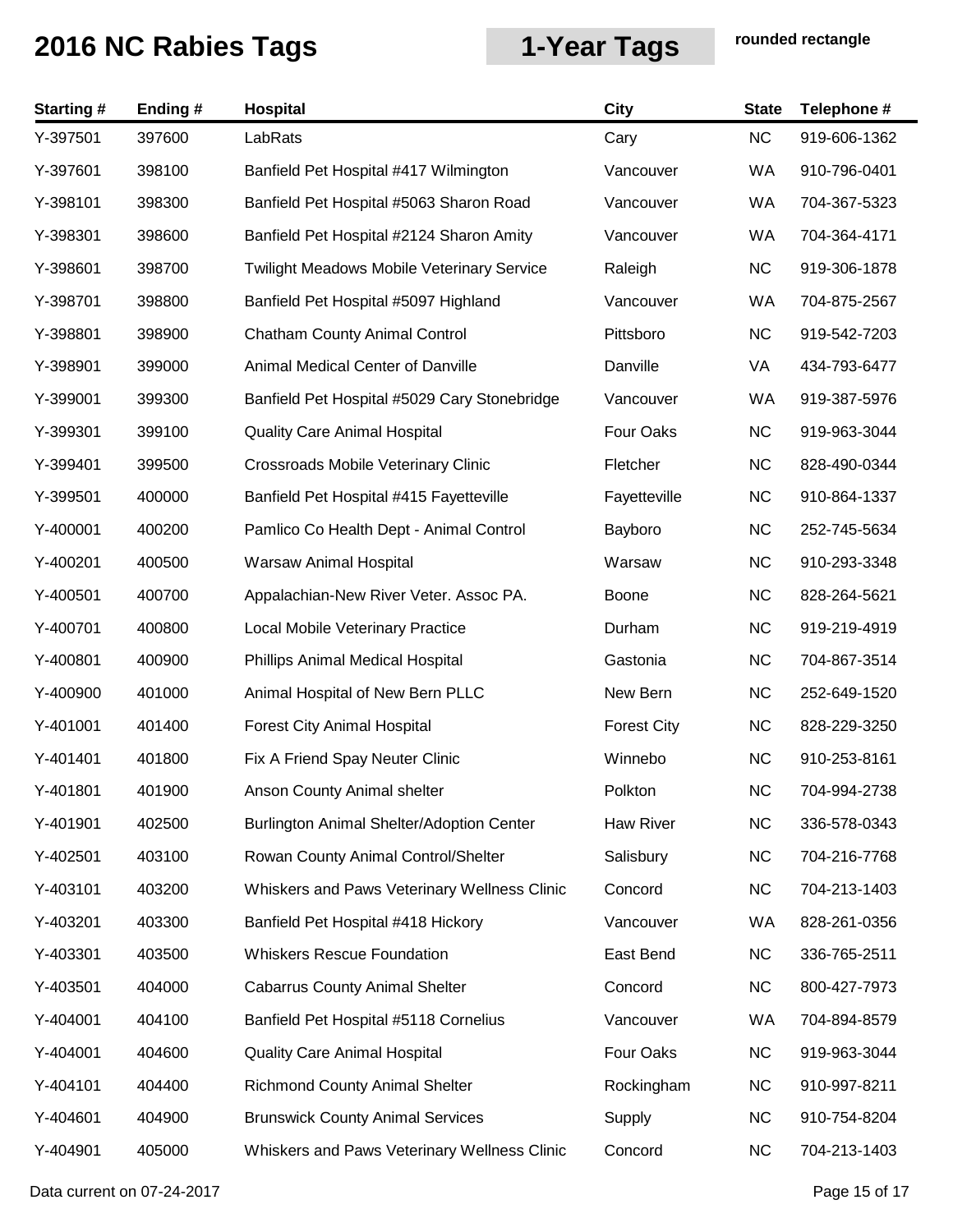| <b>Starting#</b> | Ending# | <b>Hospital</b>                                | <b>City</b>          | <b>State</b> | Telephone #  |
|------------------|---------|------------------------------------------------|----------------------|--------------|--------------|
| Y-405001         | 405300  | <b>Gaston County Animal Control</b>            | Dallas               | <b>NC</b>    | 704-922-9716 |
| Y-405201         | 405300  | Uncommon Creatures Mobile Vet Service          | <b>Winston Salem</b> | <b>NC</b>    | 704-603-7520 |
| Y-405301         | 405500  | Newton Veterinary Clinic                       | Newton               | <b>NC</b>    | 828-464-5020 |
| Y-405501         | 405700  | Banfield Pet Hospital #5131 Harrisburg         | Vancouver            | WA           | 704-455-0045 |
| Y-405801         | 406000  | Banfield Pet Hospital #610 Greenville          | Vancouver            | <b>WA</b>    | 252-756-3145 |
| Y-406001         | 406200  | <b>Columbus County Animal Control</b>          | Whiteville           | <b>NC</b>    | 910-641-3945 |
| Y-406201         | 406300  | <b>Chatham County Animal Control</b>           | Pittsboro            | <b>NC</b>    | 919-542-7203 |
| Y-406301         | 406400  | The Carolinas Animal Hospital & Dental         | Charlotte            | <b>NC</b>    | 704-588-9788 |
| Y-406401         | 406700  | Fix A Friend Spay Neuter Clinic                | Winnebo              | <b>NC</b>    | 910-253-8161 |
| Y-406701         | 406800  | Burlington Animal Shelter/Adoption Center      | <b>Haw River</b>     | <b>NC</b>    | 336-578-0343 |
| Y-406801         | 406900  | Banfield Pet Hospital #416 Jacksonville        | Vancouver            | WA           | 910-938-1627 |
| Y-407001         | 408500  | Charlotte-Mecklenburg Animal Care & Control    | Charlotte            | <b>NC</b>    | 704-336-6695 |
| Y-408501         | 409000  | Animal Hospital of Beulaville, P.A.            | <b>Beulaville</b>    | <b>NC</b>    | 910-298-8188 |
| Y-409001         | 409100  | Banfield Pet Hospital #595 Cary                | Cary                 | <b>NC</b>    | 919-858-8450 |
| Y-409101         | 409200  | <b>Healing Paws Veterinary Hospital</b>        | Hillsborough         | <b>NC</b>    | 919-245-3437 |
| Y-409201         | 409300  | <b>Bladen County Animal Control</b>            | Elizabethtown        | <b>NC</b>    | 910-862-6918 |
| Y-409301         | 409400  | Animal Hospital of Boone                       | <b>Boone</b>         | <b>NC</b>    | 828-264-7113 |
| Y-409401         | 409500  | <b>Warrenton Animal Clinic</b>                 | Warrenton            | <b>NC</b>    | 252-257-0737 |
| Y-409501         | 409700  | Lenoir County Animal Shelter                   | Kinston              | <b>NC</b>    | 252-520-0003 |
| Y-409701         | 410300  | Humane Society Charlotte Spay&Neuter Clinic-To | Charlotte            | <b>NC</b>    | 704-494-7707 |
| Y-410301         | 410400  | Animal Hospital of New Bern PLLC               | New Bern             | <b>NC</b>    | 252-649-1520 |
| Y-410401         | 410500  | Rowan County Animal Control/Shelter            | Salisbury            | <b>NC</b>    | 704-216-7768 |
| Y-410501         | 410600  | Banfield Pet Hospital #1508 Concord            | Vancouver            | WA           | 704-782-3921 |
| Y-410601         | 410700  | Harmony Animal Hospital                        | Apex                 | <b>NC</b>    | 919-303-3456 |
| Y-410701         | 410800  | Whiskers and Paws Veterinary Wellness Clinic   | Concord              | <b>NC</b>    | 704-213-1403 |
| Y-410801         | 410900  | <b>Quality Care Animal Hospital</b>            | Four Oaks            | <b>NC</b>    | 919-963-3044 |
| Y-410901         | 411000  | Banfield Pet Hospital #5139 Highwoods          | Vancouver            | WA           | 336-323-7811 |
| Y-411001         | 411100  | Banfield Pet Hospital #5097 Highland           | Vancouver            | WA           | 704-875-2567 |
| Y-411101         | 411200  | <b>Stanley County Humane Society</b>           | Albemarle            | <b>NC</b>    | 704-983-7729 |
| Y-411201         | 411400  | <b>Lincoln County Animal Services</b>          | Lincolnton           | <b>NC</b>    | 704-736-4125 |
| Y-411401         | 411500  | Willow Oak Veterinary Hospital                 | Durham               | <b>NC</b>    | 919-908-6744 |
| Y-411601         | 411700  | <b>Bull City Veterinary Hospital</b>           | Durham               | <b>NC</b>    | 919-973-3434 |